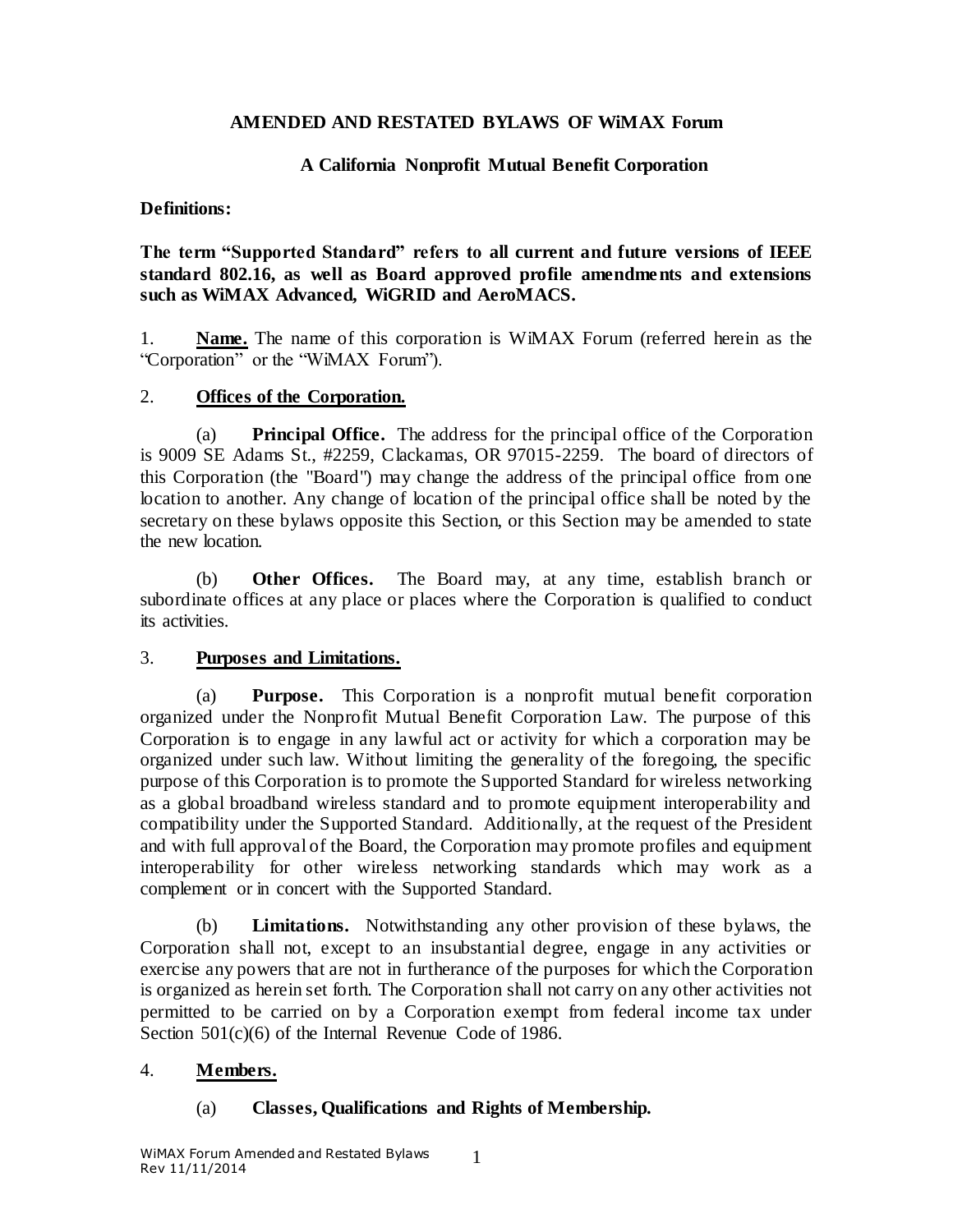(i) Classes of Membership. The Corporation has two categories of member participants, "Board Level Members" and "Members". For purposes of determining membership rights under Section 5056(a) of the Nonprofit Corporation Law, there shall be a single class of members, which is designated as "Board Level Members" in these Bylaws and is designated as "principal members" in Article  $(V)(A)$ of the Corporation's Restated Articles of Incorporation. Only Board Level Members are voting members under Section 5056(a). The second category, referred to as "Members" in these Bylaws, corresponds to "regular members" in Article  $(V)(B)$  of the Corporation's Restated Articles of Incorporation. As used in these Bylaws, "members" is also used to refer collectively to both "Board Level Members" and "Members" unless expressly provided otherwise or unless the context requires a different reading. The Corporation may have such subcategories of Members as determined by the President from time to time with full approval of the Board (e.g. "Observing Members"). The rights and obligations of such should be established by the President and approved by the Board. Such Members shall have no rights as members within the meaning of Section 5056 of the California Corporations Code.

(ii) Qualifications for Membership as a Member. Except as provided in Section [4\(a\)\(iv\),](#page-2-0) any company or other entity shall be eligible to be a Member if it demonstrates that it is dedicated to the purposes of this Corporation by:

(A) Publicly displaying a legitimate business or governmental

interest; AND

(B) Publicly supporting or engaging in activities that promote the development, manufacture, improvement, or deployment of WiMAX Forum Certified® products or related products, services or applications, or that evidence an interest in potentially engaging in any of the foregoing activities; AND

(C) Receiving approval of the membership application by the WiMAX Forum President; AND

(D) Executing a copy and agreeing to the terms of the Corporation's membership agreement, as amended from time to time; AND

(E) Paying such dues and fees, if any, as the Board may fix from time to time.

(iii) Qualifications for Membership as a Board Level Member. Except as provided in Section  $4(a)(iv)$ , any company shall be eligible for membership as a Board Level Member if it satisfies the membership eligibility requirements for Members under Section 1(a)(ii) above and is admitted by Board Level Members in their discretion and with the vote required under Section  $5(g)(iv)$  of these bylaws, provided that the total number of Board Level Members does not exceed the maximum number of directors authorized from time to time under Section [6\(c\)](#page-12-0).

Selection of Board Level Members shall be based on selection criteria that the Board may establish from time to time together with such other factors and consideration as the Board determines to be relevant. The term of membership for a Board Level Member is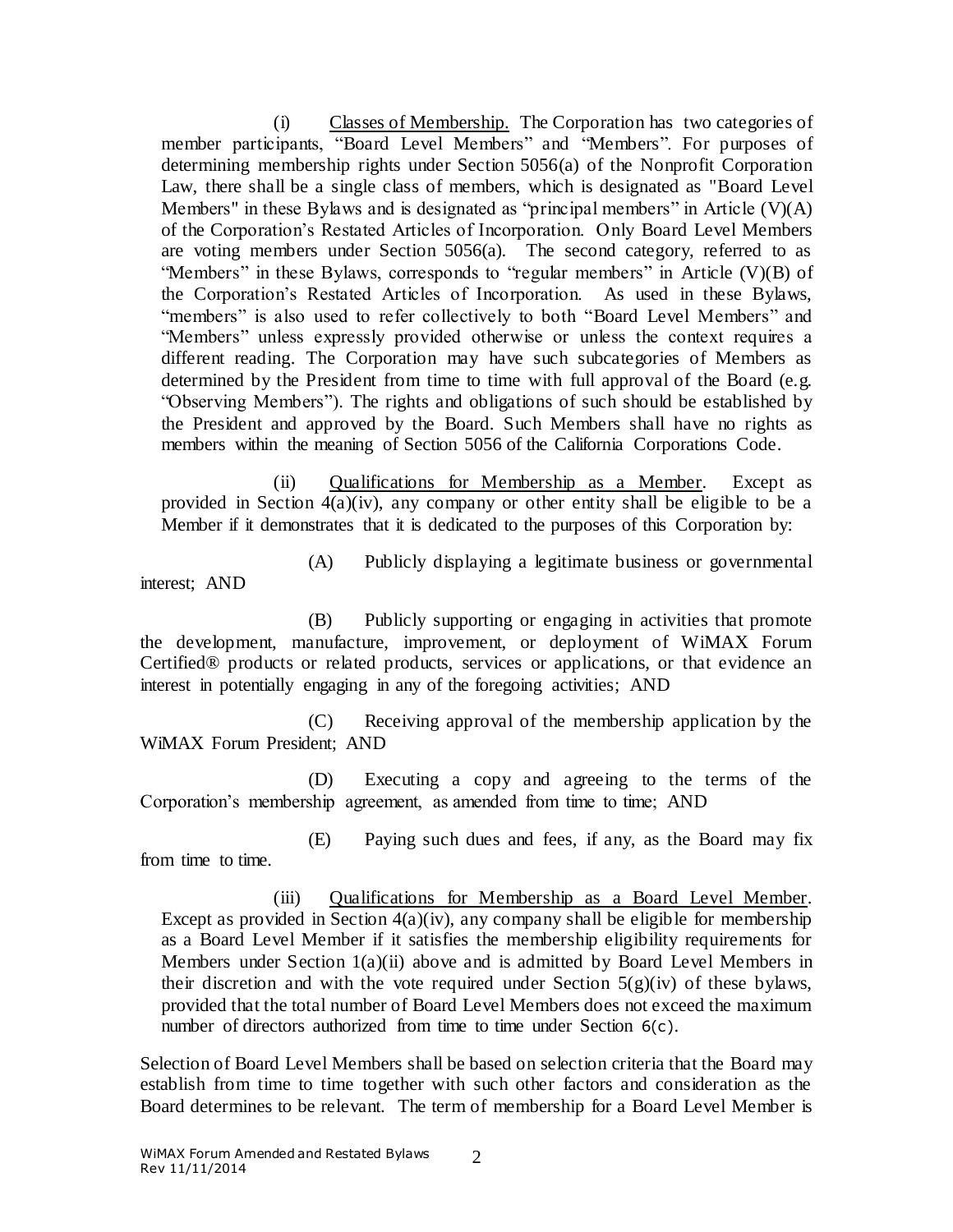one (1) year from the date of appointment, at which time it will automatically expire unless renewed by the Board Level Members through the vote required under Section  $5(g)(iv)$ . In addition, Board Level Membership status shall automatically be terminated by the occurrence of one of the events described in Section  $4(a)(iii)(A)$ .

<span id="page-2-1"></span>(A) Termination of Board Level Membership. A member's status as a Board Level Member will automatically terminate upon the occurrence of one of the following:

[4\(e\),](#page-3-0) 

(1) its membership is terminated pursuant to Section

(2) it ceases to be eligible for membership as a Member

under Section  $1(a)(ii)$ ,

(3) it voluntarily relinquishes its status as a Board Level

Member, or

(4) it undergoes a "Member Corporate Transaction" as further described in Section  $4(e)(iii)$  and  $4(e)(iv)$ .

(B) Consequences of Termination of Board Level Membership Status. Upon termination of Board Level Member status, membership rights automatically revert to those of a Member (i.e. non Board level) if the company continues to satisfy the qualifications for membership as a Member and its membership remains in good standing. Termination of membership in the Corporation automatically results in concurrent termination of all rights as a Board Level Member.

<span id="page-2-0"></span>(iv) Collective Organization Not Eligible for Membership. No "Collective Organization" shall be eligible for membership as a member of the Corporation. For purposes of this Section, "Collective Organization" means any membership- or representative-based association, organization or entity.

(v) No Admission or Exclusion in Violation of Applicable Law. This Corporation shall take no action in admitting a member, refusing to admit a member, or suspending or terminating the membership of a member that would be a violation of any applicable law, rule or regulation.

(vi) Supermajority Voting Requirements. At any such time as the Corporation has only three (3) Board Level Members, for any matter that requires approval of at least three-quarters or sixty percent (60%) of the Board Level Members voting as a single class, the percentage required for approval shall be two thirds. At any such time as the Corporation has less than three (3) Board Level Members, the approval of any matter shall be by a majority.

(vii) Rights and Privileges Reserved to Members. Unless otherwise provided herein, the following rights and privileges are reserved to members only: the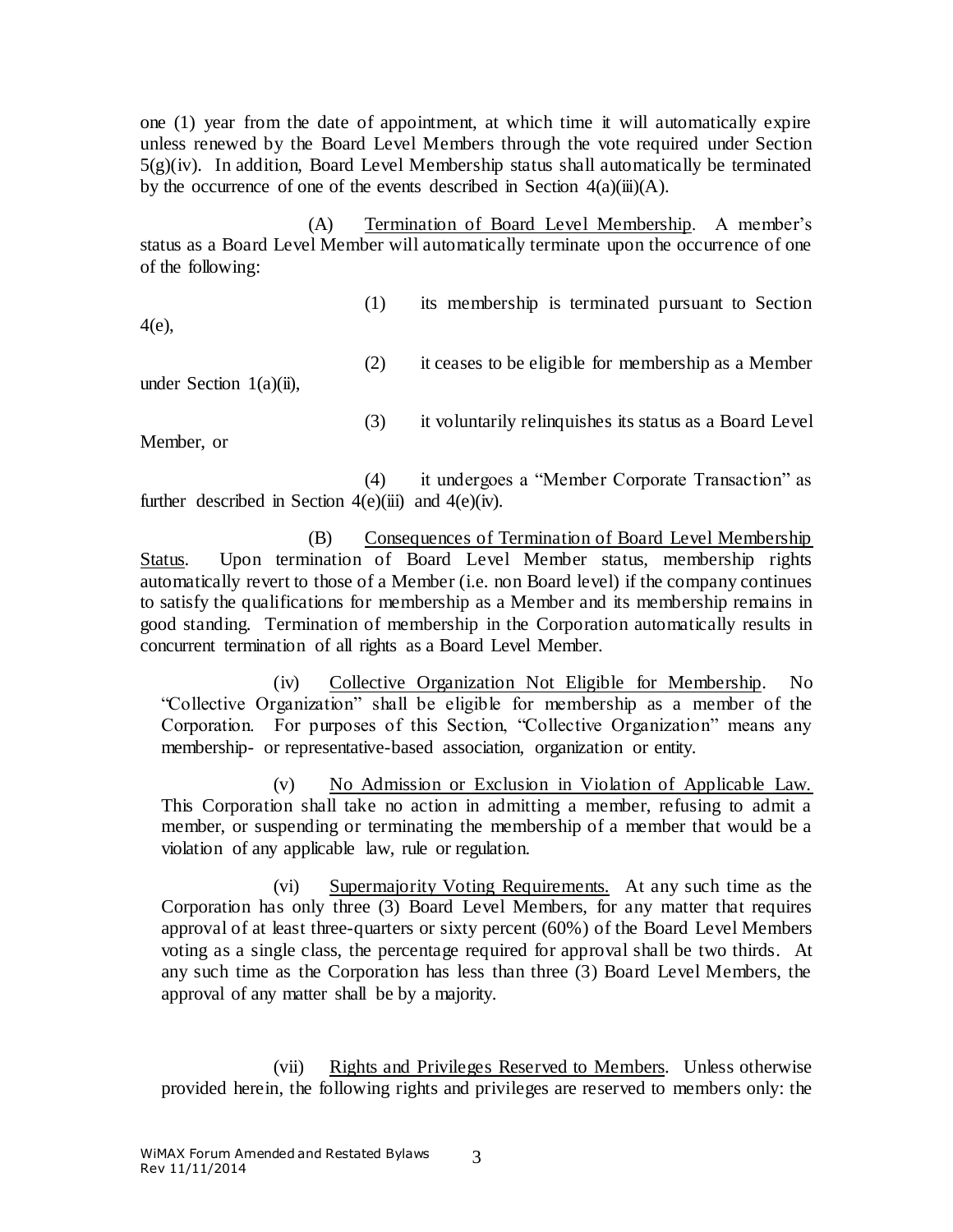right to certify products under certification programs that the Corporation may operate from time to time; participation in PlugFest events that the Corporation conducts; the right to participate in any active Public Key Infrastructure (PKI) or other security certification programs managed or affiliated with the Corporation or its designated security certification partner companies; and such other rights and privileges as the Board may prescribe from time to time. From time to time, the Corporation management or the Board may grant the rights and privileges described in this Section to non-members.

(viii) Extension of Benefits to Affiliates of Members. Except for the voting rights, a member of the WiMAX Forum of any class may extend to one or more of its Affiliates (as further defined in this Section) certain of the benefits and/or privileges of its membership with the WiMAX Forum upon satisfying the fo llowing conditions: (i) providing written notice regarding same to the WiMAX Forum; and (ii) receiving approval from the WiMAX Forum management to extend such benefits and/or privileges. For the purposes of this Section, an "Affiliate" shall mean any company or entity that directly controls, is controlled by, or is under common control with a member that is extending its benefits and/or privileges. As used in this definition, the term "control" (including the terms "controlling," "controlled by," and "under common control with") means the direct possession of beneficial ownership of one hundred percent (100%) of the equity interests of a member that is extending its WiMAX Forum membership benefits and/or privileges.

(b) **Reserved**.

(c) **Dues, Fees, and Assessments.** Each member must pay, within the time and on the conditions set by the Board, the dues, fees, and assessments in amounts to be fixed from time to time by the Board. Unless the Board makes an express determination to the contrary, all dues, fees, and assessments are nonrefundable. No dues, fees, or assessments will be refunded to a member in the event that a member's membership in the Corporation is suspended or terminated.

(d) **Good Standing.** Those members who have paid the required dues, fees, and assessments in accordance with these bylaws and who are not suspended shall be members in good standing.

# (e) **Termination and Suspension of Membership.**

<span id="page-3-1"></span><span id="page-3-0"></span>(i) Causes of termination. A membership shall terminate on occurrence of any of the following events:

(A) Resignation of a member, on written notice to the Corporation;

(B) Expiration of the period of membership, unless the membership is renewed on the renewal terms fixed by the Board;

(C) Failure of a member to pay dues, fees, or assessments as set by the Board within sixty (60) days after they become due and payable;

4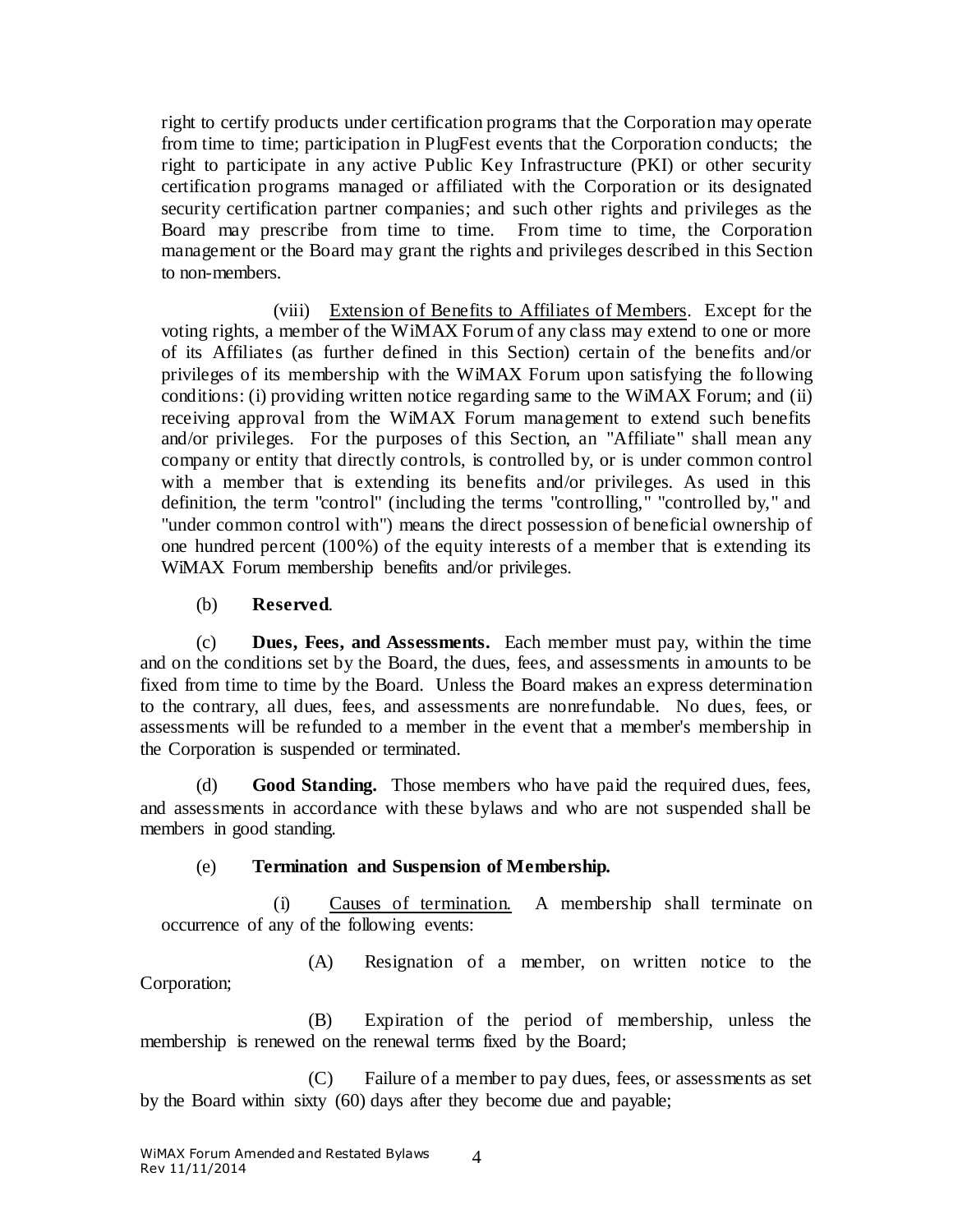(D) Occurrence of any event that renders a member ineligible for membership, or failure to satisfy membership qualifications;

(E) Expulsion or suspension of the member under Sections  $4(e)(ii)$ ,  $4(e)(iii)$  and  $4(e)(iv)$  of these bylaws.

<span id="page-4-0"></span>(ii) Suspension of membership. A member may be suspended, under this Section  $4(e)(ii)$  of these bylaws, based on the good faith determination by the Board or a committee, that the member has failed in a material and serious degree to observe the rules of conduct of the Corporation, or has engaged in conduct materially and seriously prejudicial to the purposes and interests of the Corporation. A person whose membership is suspended shall not be a member during the period of suspension.

(iii) Suspension in the event of Member Corporate Transaction. A member may be suspended under this Section 4(e)(iii) of these bylaws, based on the final vote and determination by the Board pursuant to the procedure described in Section  $4(e)(iv)$  of these bylaws, in the event of a merger, asset sale or other transaction, in which the resulting or surviving person or entity (the "Surviving Entity") obtains a fifty percent (50%) or greater ownership interest or voting power of the member (a "Member Corporate Transaction"). In the event the Surviving Entity is not a member of the WiMAX Forum, the suspended non-surviving entity that is a member of the WiMAX Forum shall either transfer its membership to the Surviving Entity pursuant to Section  $4(e)(v)$  of these bylaws or the Surviving Entity shall apply as a member of the WiMAX Forum. In any event, the Surviving Entity shall satisfy the applicable qualifications of membership provided in Section 4(a) of these bylaws. An entity whose membership is suspended shall not be a member during the period of suspension. No meeting or vote taken in which a suspended member participates shall be void or voidable because of such suspended member's participation, but such suspended member's presence and/or vote shall not be counted for any purpose.

(iv) Procedure for expulsion or suspension. If grounds appear to exist for expulsion or suspension of a member under Sections  $4(e)(i)$ ,  $4(e)(ii)$  and  $4(e)(iii)$  of these bylaws, the procedure set forth below shall be followed:

(A) The member shall be given fifteen (15) days for prior notice of the proposed expulsion or suspension and the reasons for the proposed expulsion or suspension. Notice shall be given by any method reasonably calculated to provide actual notice. Any notice given by mail shall be sent by first-class or registered mail to the member's last address as shown on the Corporation's records;

(B) The member shall be given an opportunity to be heard, either orally or in writing, at least five (5) days before the effective date of the proposed action. The hearing shall be held, or the written statement considered by the Board to determine whether the expulsion or suspension should take place;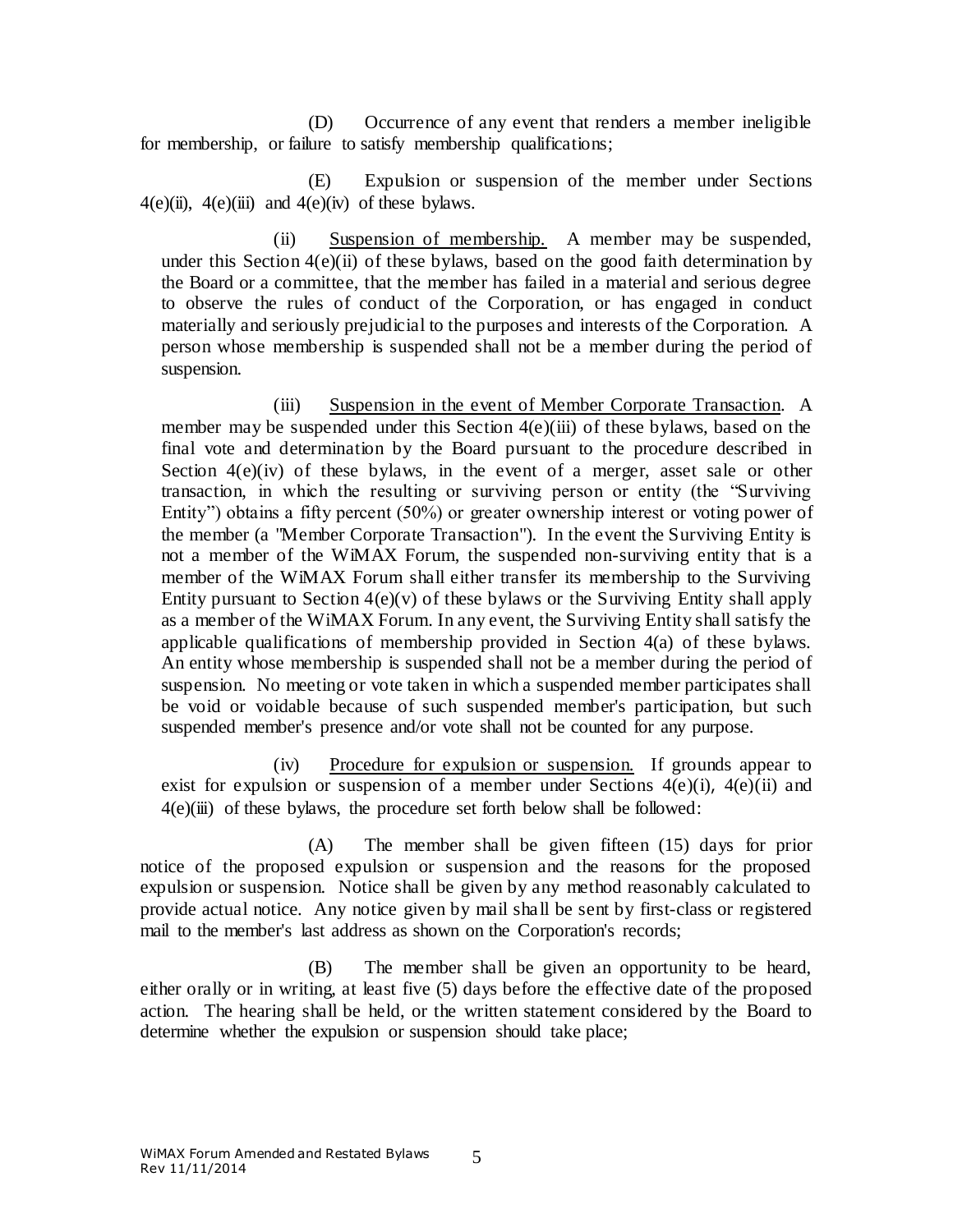(C) The Board shall vote and decide whether or not the member should be expelled, suspended, or sanctioned in some other way. The decision of the Board shall be final;

(D) Any action challenging an expulsion, suspension, or termination of membership, including a claim alleging defective notice, must be commenced within one year after the date of the expulsion, suspension, or termination.

(v) Transfer of Memberships. Memberships are not transferable, except with the approval of the Board. The Board may also impose transfer fees or other conditions on the transferring party as the Board deems fit, provided those fees and conditions are the same for similarly situated members. The proposed transferee shall be required to submit a new application for membership as a condition to becoming a member. All rights of membership cease on the member's dissolution.

(vi) Board of Directors. The position on the WiMAX Forum Board cannot be claimed an asset of the member company, and as such may not be sold or transferred by the member company.

(vii) Dissolution and Winding Up. If the Corporation is dissolved, all members in good standing who are promptly paying applicable membership fees (including Board Level Members) shall receive a pro-rata distribution of all assets (based on their respective levels of fee contribution), exclusive of those held in charitable trust, remaining after payment or provision for payment of the obligations and debts of the Corporation and provision for any other payment required under applicable law.

# 5. **Meetings of Members.**

(a) **Place of Meeting.** Meetings of the members shall be held at any place within or outside California designated by the Board or by written consent of all members entitled to vote at the meeting, given before or during the meeting.

(b) **Annual Meeting.** An annual members' meeting shall be held on the date and in the location specified by the Board of directors. For this meeting, the Board shall circulate the agenda for the meeting in advance and any proper business may be transacted by the Board Level Members, subject to Sections  $5(d)(ii)$  and  $5(e)(i)$  of these bylaws.

# (c) **Special Meetings.**

(i) Persons authorized to call. A special meeting of the members for any lawful purpose may be called at any time by at least sixty percent (60%) of the members of the Board, the chairperson of the Board, if any, or the president, or five (5) percent or more of the members.

(ii) Calling meetings. A special meeting called by any person (other than the Board) entitled to call a meeting shall be called by written request, specifying the general nature of the business proposed to be transacted, and submitted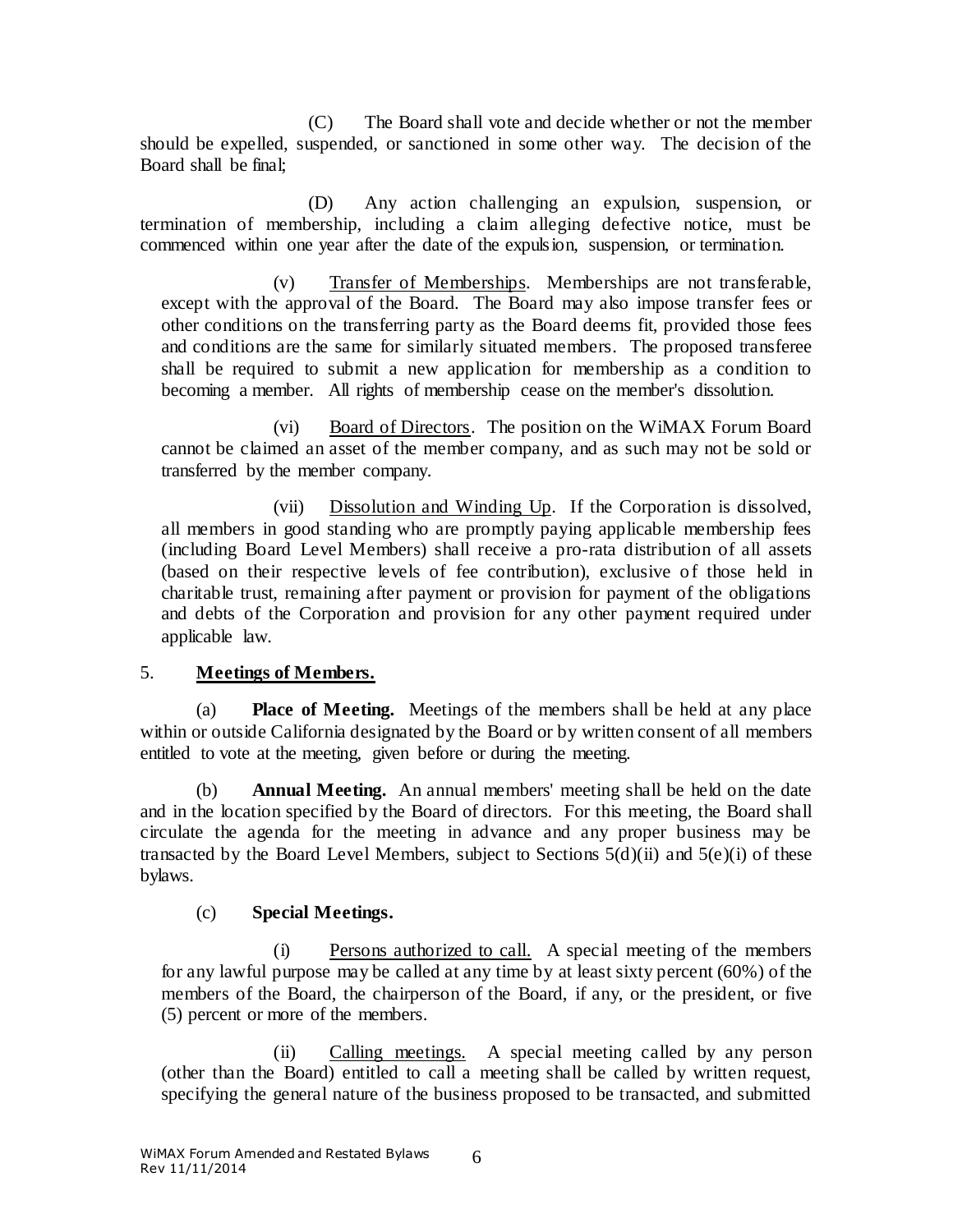to the chairperson of the Board, if any, or the president or any vice president or the secretary of the Corporation. The officer receiving the request shall cause notice to be given promptly to the members entitled to vote, in accordance with Section [5\(d\)](#page-6-1) of these bylaws, stating that a meeting will be held at a specified time and date fixed by the Board, provided, however, that the meeting date shall be at least thirty-five (35) but not more than ninety (90) days after receipt of the request. If the notice is not given within twenty (20) days after receipt of the request, the person or persons requesting the meeting may give the notice. Nothing in this Section shall be construed as limiting, fixing, or affecting the time at which a meeting of members may be held when the meeting is called by the Board.

(iii) Proper business of special meeting. No business, other than the business the general nature of which was set forth in the notice of the meeting, may be transacted at a special meeting.

### (d) **Notice Requirements for Members' Meetings.**

<span id="page-6-1"></span>(i) General notice requirements. Whenever members are required or permitted to take any action at a meeting, written notice of the meeting shall be given, in accordance with Section 5(d)(ii) of these bylaws, to each member entitled to vote at that meeting. The notice shall specify the place, date, and hour of the meeting, and the means of electronic transmission by and to the Corporation or electronic video screen communication, if any, by which members may participate in the meeting, and (A) for a special meeting, the general nature of the business to be transacted, and no other business may be transacted, or (B) for the annual meeting, those matters that the Board, at the time notice is given, intends to present for action by the members.

<span id="page-6-0"></span>(ii) Manner of giving notice. Notice of any meeting of members shall be in writing and shall be given at least ten (10) but no more than ninety (90) days before the meeting date. The notice shall be given either personally or by firstclass, registered or certified mail, by confirmed facsimile or electronic mail transmission or by other means of written communication, charges prepaid, and shall be addressed to each delegate (and alternate delegate if the Board so chooses) of each member entitled to vote, at the address of that member appearing on the books of the Corporation or at the address given by the member to the Corporation for purposes of notice. If no address appears on the Corporation's books and no address has been so given, notice shall be deemed to have been given if either (A) notice is sent to that member by first-class mail or telegraphic or other written communication to the Corporation's principal office or (B) notice is published at least once in a newspaper of general circulation in the county in which the principal office is located.

(iii) Affidavit of mailing notice. An affidavit of the mailing of any notice of any members' meeting, or of the giving of such notice by other means, may be executed by the secretary, assistant secretary, or any transfer agent of the Corporation, and, if so executed, shall be filed and maintained in the Corporation's minute book.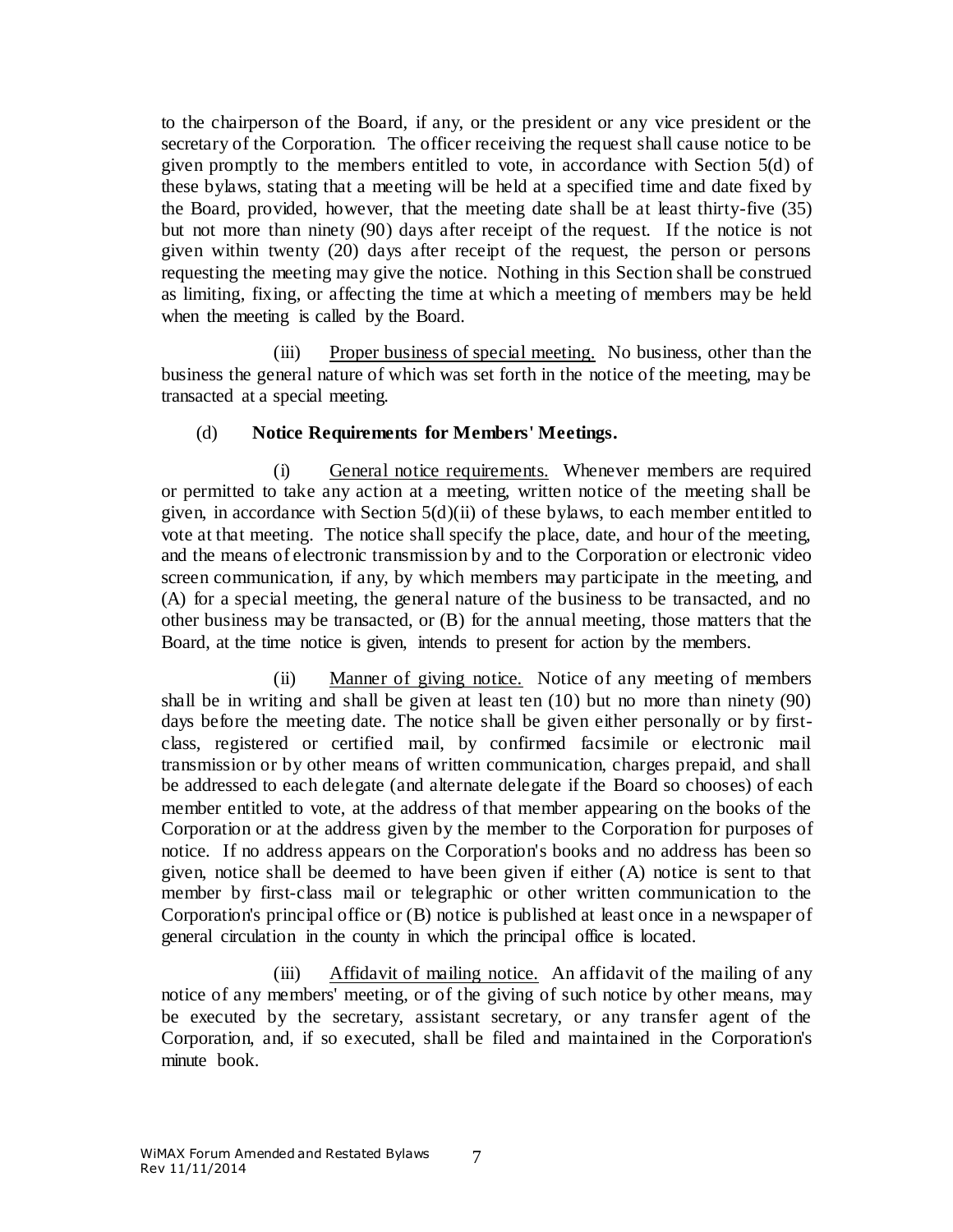(iv) Notice of Certain Agenda Items. Approval by the members of any of the following proposals, other than by unanimous approval by those entitled to vote, is valid only if the notice or written waiver of notice states the general nature of the proposal or proposals:

- (A) Removing a director without cause;
- (B) Filling vacancies on the Board;
- (C) Amending the articles of incorporation; or
- (D) Electing to wind up and dissolve the corporation.

### (e) **Quorum.**

<span id="page-7-0"></span>(i) Percentage required. A majority of the members entitled to vote shall constitute a quorum for the transaction of business at any meeting of members.

(ii) Loss of quorum. Subject to the preceding Section  $5(e)(i)$  of these bylaws, the members present at a duly called or held meeting at which a quorum is present may continue to transact business until adjournment, even if enough members have withdrawn to leave less than a quorum, if any action taken is approved by at least sixty percent (60%) vote of the members required to constitute a quorum, unless the vote of a greater number or voting by classes is required by the California Nonprofit Mutual Benefit Corporation Law, by the articles of incorporation, or by Section  $5(g)(v)$  of these bylaws.

(f) **Adjournment and Notice of Adjourned Meeting.** Any members' meeting, whether or not a quorum is present, may be adjourned from time to time by the vote of at least sixty percent (60%) of the members represented at the meeting, either in person or by proxy. No meeting may be adjourned for more than forty-five (45) days. When a members' meeting is adjourned to another time or place, notice need not be given of the adjourned meeting if the time and place to which the meeting is adjourned are announced at the meeting at which adjournment is taken. If after adjournment a new record date is fixed for notice or voting, a notice of the adjourned meeting shall be given to each member who, on the record date for notice of the meeting, is entitled to vote at the meeting. At the adjourned meeting, the Corporation may transact any business that might have been transacted at the original meeting.

(g) **Voting.**

(i) Eligibility to vote. Subject to the provisions of the California Nonprofit Mutual Benefit Corporation Law, the only persons entitled to vote at any meeting of members shall be the Board Level Members who are in good standing as of the record date determined under Sections  $5(j)(i)$  and  $5(j)(ii)$  of these bylaws.

(ii) Manner of casting votes. Voting may be by voice or ballot, except that any election of directors must be by ballot if demanded before the voting begins by any member at the meeting.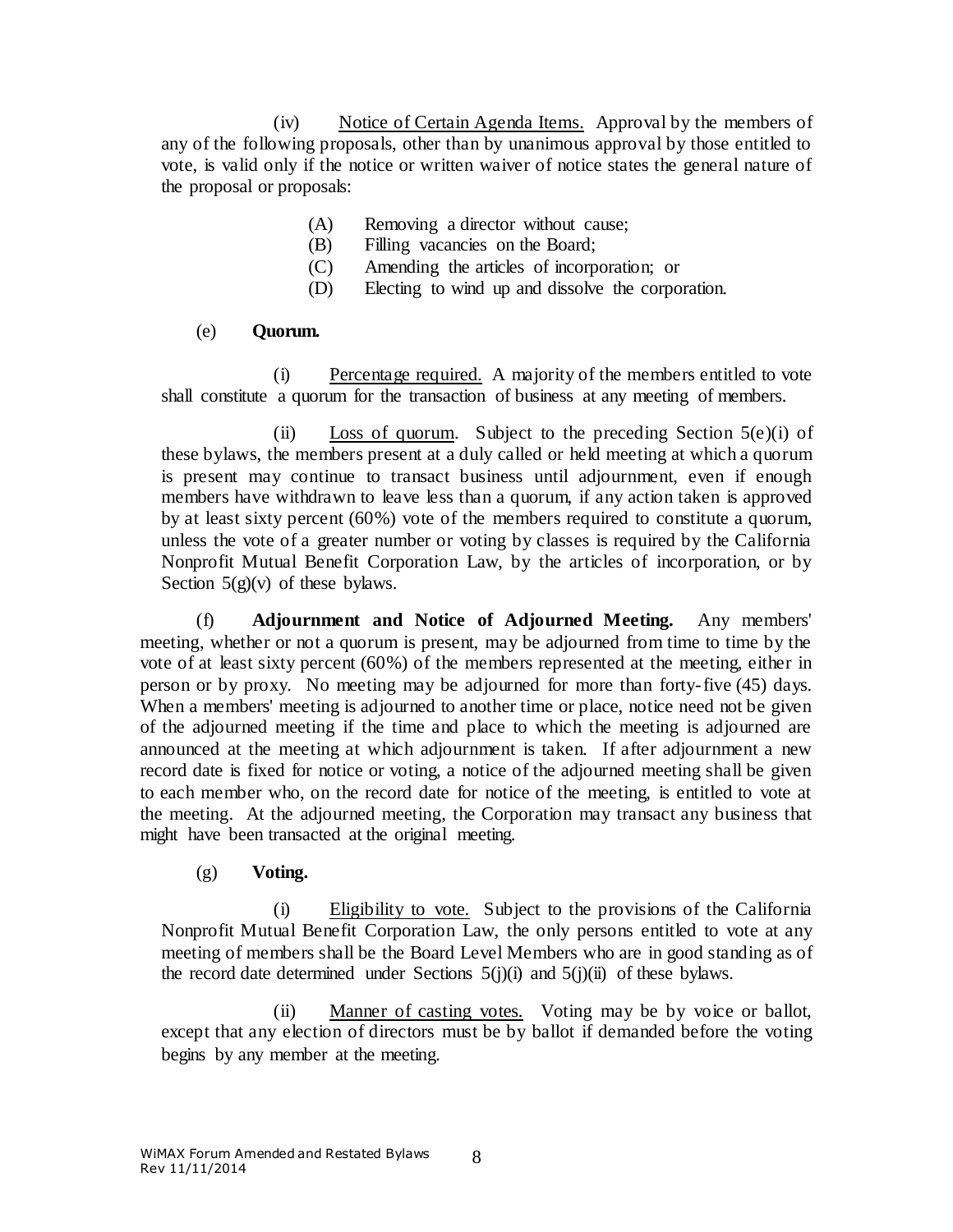(iii) Voting. Each member entitled to vote shall be entitled to cast one vote on each matter submitted to a vote of the members. Each member's vote will be cast by either its primary delegate or its alternate delegate, but not both.

(iv) Approval by at least sixty percent (60%) vote of members. If a quorum is present, the affirmative vote of at least sixty percent (60%) of the voting power represented at the meeting, entitled to vote and voting on any matter, shall be the act of the voting members (i.e. Board Level Members), unless the vote of a greater number or voting by classes is required by the California Nonprofit Mutual Benefit Corporation Law, by the articles of incorporation, or by Section  $5(g)(v)$  of these bylaws.

(v) Approval by at least three-quarters vote of members. If a quorum is present, decisions on the following matters shall be deemed adopted if approved by the affirmative vote of at least three-quarters of the voting power represented at the meeting, entitled to vote (i.e. Board Level Members):

(A) Dissolution or winding up of the Corporation;

(B) Sale, lease, conveyance, exchange, transfer or other disposition of all or substantially all assets of the Corporation;

(C) Merger of the Corporation with other business entities; AND

(D) Amendment of articles of incorporation or bylaws of the

Corporation.

# (h) **Waiver of Notice or Consent.**

(i) Written waiver or consent. The transactions of any members' meeting, however called or noticed and wherever held, shall be as valid as though taken at a meeting duly held after regular call and notice, if (A) a quorum is present either in person or by proxy, and (B) either before or after the meeting, each member entitled to vote, who is not present in person or by proxy, signs a written waiver of notice, a consent to the holding of the meeting, or an approval of the minutes. The waiver of notice, consent, or approval need not specify either the business to be transacted or the purpose of any meeting of members, except that if action is taken or proposed to be taken for approval of any of those matters specified in Section  $5(d)(iv)$ , the waiver of notice, consent, or approval shall state the general nature of the proposal. All such waivers, consents, or approvals shall be filed with the corporate records or made a part of the minutes of the meeting.

(ii) Waiver by Attendance. A member's attendance at a meeting also shall constitute a waiver of notice of and presence at that meeting, unless the member objects at the beginning of the meeting to the transaction of any business because the meeting was not lawfully called or convened. Also, attendance at a meeting is not a waiver of any right to object to the consideration of matters required to be included in the notice of the meeting but not so included, if that objection is expressly made at the meeting.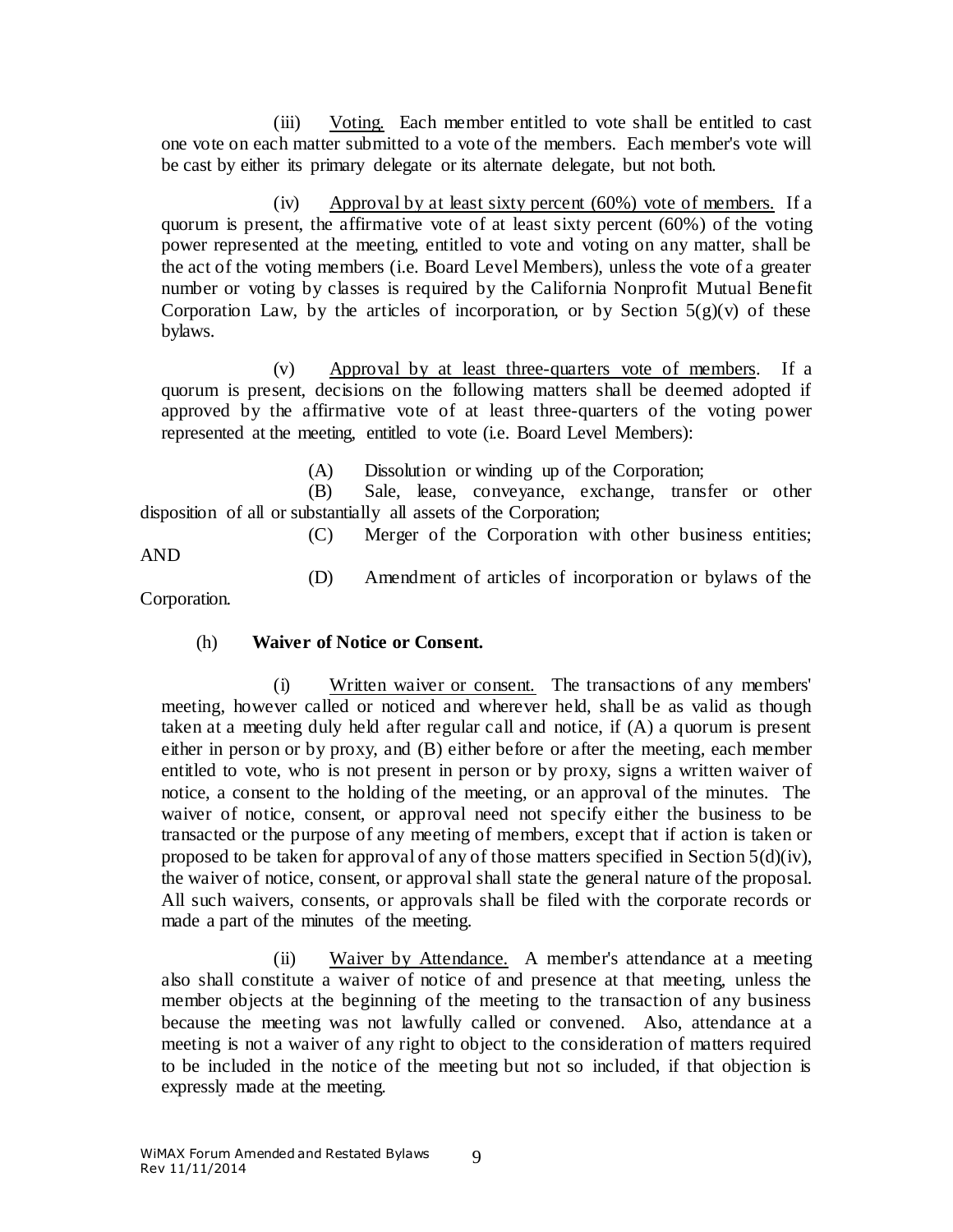### (i) **Action Without a Meeting.**

Action by unanimous written consent. Any action required or permitted to be taken by the members may be taken without a meeting, if all members entitled to vote shall individually or collectively consent in writing to the action. The written consent or consents shall be filed with the minutes of the proceedings of the members. A written consent may, to the extent permitted by applicable law, be solicited and provided by electronic mail or facsimile, so long as the response contains an actual, facsimile or electronic signature clearly indicating the member's assent to the proposition. The action by written consent shall have the same force and effect as the unanimous vote of the members.

<span id="page-9-0"></span>(ii) Action by written ballot without a meeting. Any action that may be taken at any meeting of members may be taken without a meeting by complying with this Section  $5(i)(ii)$  of these bylaws.

(A) Solicitation of written ballots or web based ballots, here after referred to as "ballots." The Corporation shall distribute one ballot to each member entitled to vote on the matter. Such ballots shall be mailed, emailed or delivered in the manner required by Section 5(d)(ii) of these bylaws. All solicitations of votes by ballot shall (1) indicate the number of responses needed to meet the quorum requirement, (2) with respect to ballots other than for election of directors, state the percentage of approvals necessary to pass the measure or measures, and (3) specify the time by which the ballot must be received in order to be counted. Each ballot so distributed shall (1) set forth the proposed action, (2) provide the members an opportunity to specify approval or disapproval of each proposal, and (3) provide a reasonable time in which to return the ballot to the Corporation. If the Corporation has one hundred (100) or more members, any ballot distributed to 10 or more members shall provide, subject to reasonable specified conditions, that if the person solicited specifies a choice with respect to any such matter, the vote shall be cast in accordance with that specification. In any election of directors, a ballot that a member marks "withhold," or otherwise marks in a manner indicating that authority to vote is withheld, shall not be voted either for or against the election of a director.

(B) Number of votes and approvals required. Approval by ballot shall be valid only when (1) the number of votes cast by ballot (including those ballots that are marked "withhold" or otherwise indicate that authority to vote is with held) within the time specified equals or exceeds the quorum required to be present at a meeting authorizing the action, and (2) the number of votes approving equals or exceeds the number of votes that would be required for approval at a meeting at which the total number of votes cast was the same as the number of votes cast by ballot.

(C) Revocation. A ballot may not be revoked.

<span id="page-9-1"></span>(D) Filing. All ballots shall be filed with the secretary of the Corporation and maintained in the corporate records for at least three years.

# (j) **Record Date for Notice, Voting, Written Ballots, and Other Actions.**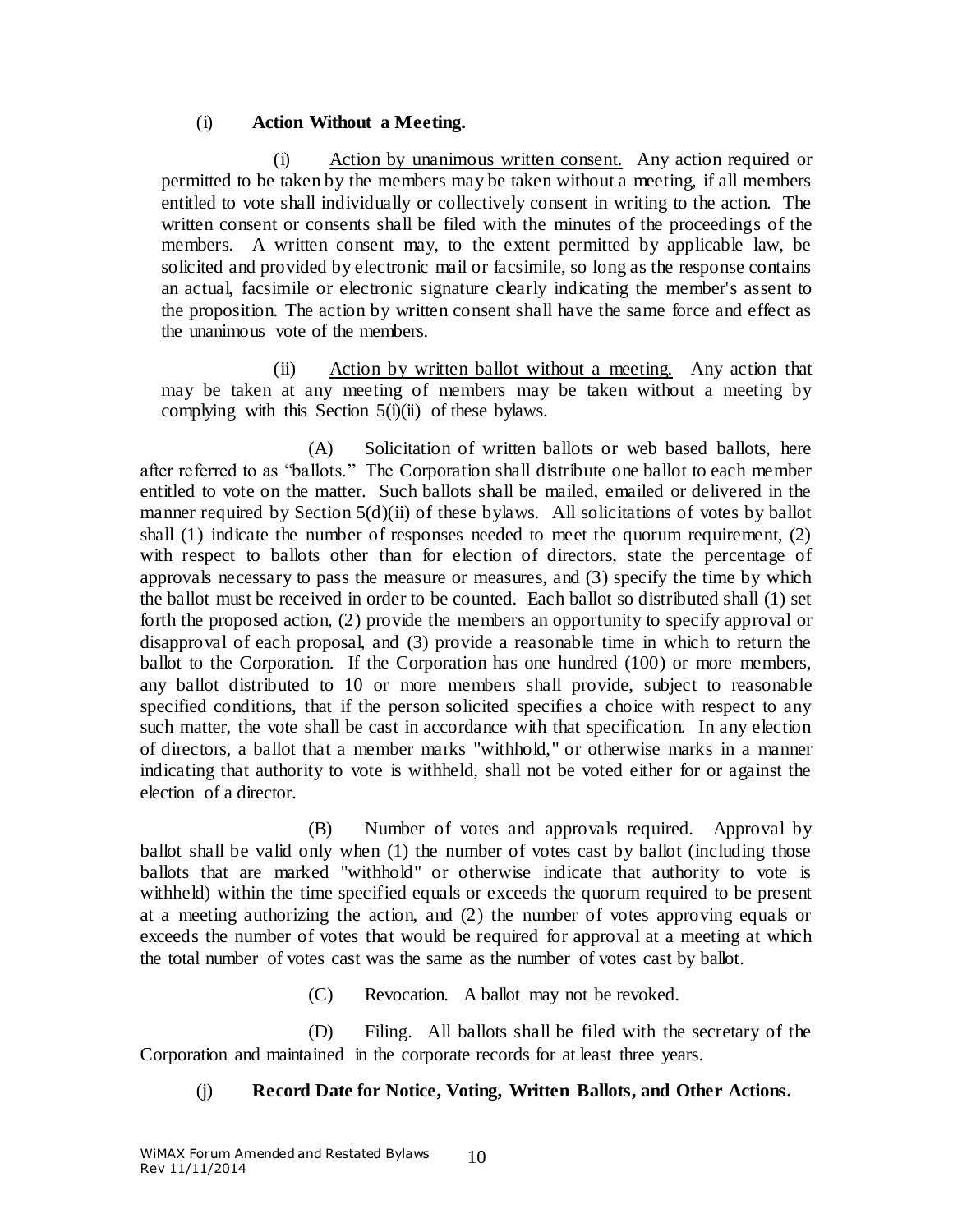<span id="page-10-0"></span>(i) Record date determined by Board. For purposes of establishing the members entitled to receive notice of any meeting, entitled to vote at any meeting, entitled to vote by written ballot, or entitled to exercise any rights with respect to any lawful action, the Board may fix, in advance, a record date. The record date so fixed for (A) sending notice of a meeting shall not be more than ninety (90) or less than ten (10) days before the date of the meeting; (B) voting at a meeting shall not be more than sixty (60) days before the date of the meeting; (C) voting by written ballot shall not be more than sixty (60) days before the day on which the first written ballot is mailed or solicited; and (D) taking any other action shall not be more than sixty (60) days before that action.

### (ii) Record date not determined by Board.

(A) Record date for notice or voting. If not otherwise fixed by the Board, the record date for determining members entitled (1) to receive notice of a meeting of members shall be the business day next preceding the day on which notice is given or, if notice is waived, the business day next preceding the day on which the meeting is held, and (2) to vote at the meeting shall be the day on which the meeting is held.

(B) Record date for action by written ballot. If not otherwise fixed by the Board, the record date for determining members entitled to vote by written ballot shall be the day on which the first written ballot is mailed or solicited.

(C) Record date for other actions. If not otherwise fixed by the Board, the record date for determining members entitled to exercise any rights with respect to any other lawful action shall be the date on which the Board adopts the resolution relating to that action, or the 60th day before the date of that acting, whichever is later.

(iii) Members of record. For purposes of this Section [5\(j\),](#page-9-1) a person holding a membership at the close of business on the record date shall be a member of record.

# (k) **Proxies.**

(i) Rights of members. Each person entitled to vote shall have the right to do so either in person or by one or more agents authorized by a written proxy, signed or emailed by the person and filed with the secretary of the Corporation. A proxy shall be deemed signed if the member's name is placed on the proxy (whether by manual signature, typewriting, telegraphic transmission, or otherwise) by the member or the member's attorney-in-fact.

(ii) Form of solicited proxies. If the Corporation has 100 or more members, any form of proxy distributed to 10 or more members shall afford an opportunity on the proxy to specify a choice between approval and disapproval of each matter or group of related matters and shall provide, subject to reasonable specified conditions, that when the person solicited specifies a choice with respect to any such matter, the vote shall be cast in accordance with that specification. In any election of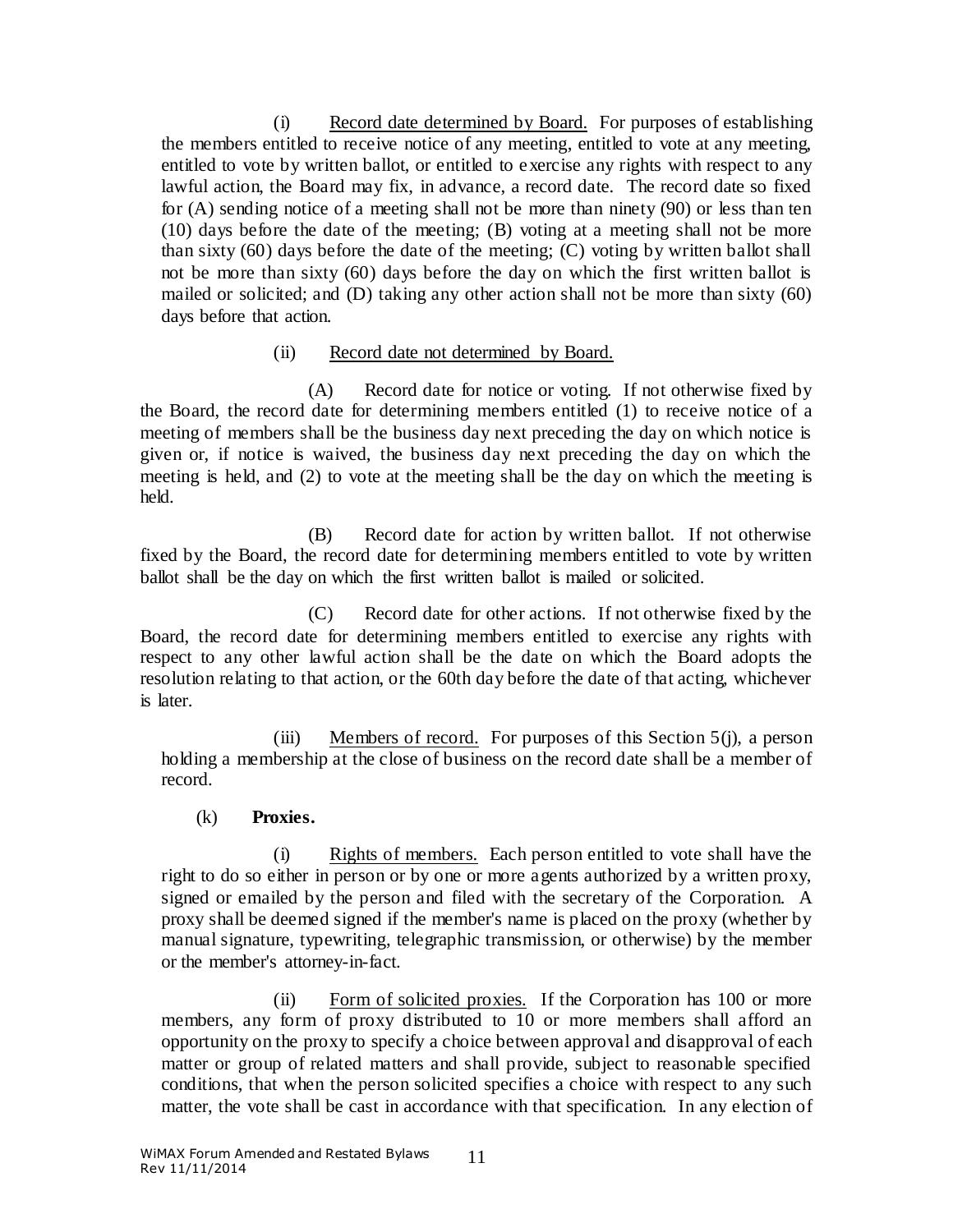directors, any form of proxy that a member marks "withhold," or marks otherwise in a manner indicating that the authority to vote for the election of directors is withheld, shall not be voted either for or against the election of a director.

(iii) Requirement that general nature of subject of proxy be stated. Any revocable proxy covering matters for which a vote of the members is required shall not be valid unless the proxy sets forth the general nature of the matter to be voted on. Such matters include amendments to the articles of incorporation; amendments to the articles or bylaws changing proxy rights; removal of directors without cause; filling vacancies on the Board of directors; the sale, lease, exchange, conveyance, transfer, or other disposition of all or substantially all of the corporate assets unless the transaction is in the usual and regular course of the Corporation's activities; the principal terms of a merger or the amendment of a merger agreement; the election to dissolve the Corporation; contracts or transactions between the Corporation and one or more directors or between the Corporation and an entity in which the director has a material financial interest; or a plan of distribution of assets other than money to members when the Corporation is in the process of winding up, when the distribution is not in accordance with liquidation rights of any class or classes.

(iv) Revocability. A validly executed proxy that does not state that it is irrevocable shall continue in full force and effect until either (A) it is revoked by the member executing it before the vote is cast under that proxy, (1) by a writing delivered to the Corporation stating that the proxy is revoked, (2) by a subsequent proxy executed by that member and presented to the meeting, or (3) as to any meeting, by the member's personal attendance and voting at the meeting, or (B) written notice of the death or incapacity of the maker of the proxy is received by the Corporation before the vote under the proxy is counted; provided, however, that no proxy shall be valid after the expiration of 11 months from the date of the proxy, unless otherwise provided in the proxy, except that the maximum term of a proxy shall be three years from the date of execution. The revocability of a proxy that states on its face that it is irrevocable shall be governed by Section 7613 of the California Corporations Code.

# 6. **Directors.**

### (a) **Nomination and Appointment of Directors**

(i) Eligibility. A Board Level Member may appoint as a director any employee or non-employee who is eligible under the Nonprofit Mutual Benefit Corporation Law to serve as a director.

(ii) Appointment of Directors. Each Board Level Member is entitled appoint one director to the Board of directors.

### (b) **Powers.**

<span id="page-11-0"></span>(i) General corporate powers. Subject to the provisions and limitations of the California Nonprofit Mutual Benefit Corporation Law and any other applicable laws, and subject to any limitations in the articles of incorporation and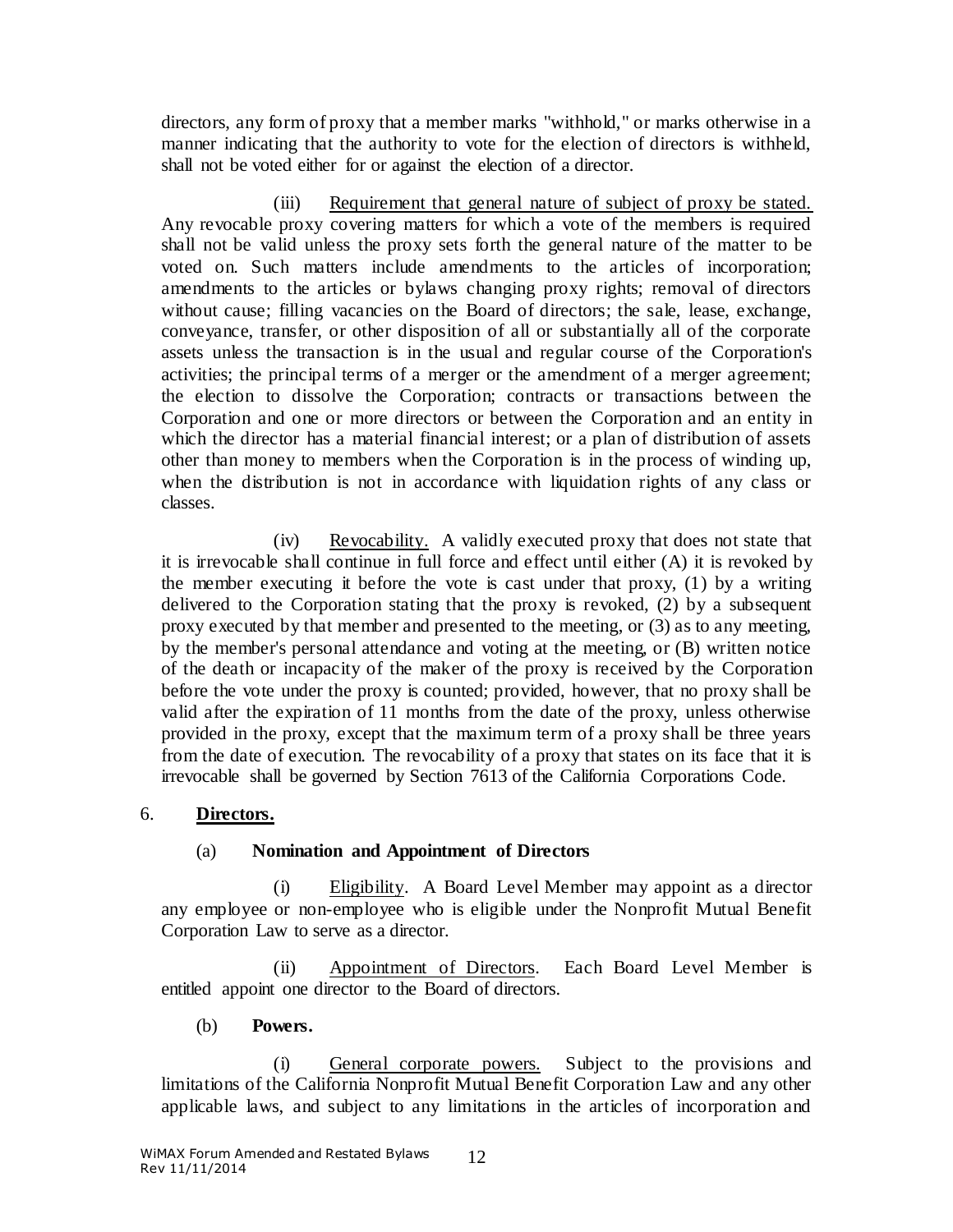bylaws regarding actions that require the approval of the members, the Corporation's activities and affairs shall be managed, and all corporate power shall be exercised, by or under the Board's direction.

(ii) Specific powers. Without prejudice to the general powers set forth in Section [6\(b\)\(i\)](#page-11-0) of these bylaws, but subject to the same limitations, the directors shall have the power to:

(A) Appoint and remove at the pleasure of the Board all the Corporation's officers, agents, and employees; prescribe powers and duties for them that are consistent with the law, with the articles of incorporation, and with these bylaws; and fix their compensation and require from them security for faithful performance of their duties;

(B) Designate any place within or outside California for holding any meeting of members;

(C) Adopt and use a corporate seal; prescribe the forms of membership certificates consistent with the provisions of Section 7313 of the California Corporations Code; and alter the form of the seal and certificates;

(D) Borrow money and incur indebtedness on behalf of the Corporation and cause to be executed and delivered for the Corporation's purposes, in the corporate name, promissory notes, bonds, debentures, deeds of trust, mortgages, pledges, hypothecations, and other evidences of debt and securities.

(E) Review and approve the annual budget of the Corporation.

(F) The Board owns the final decision on selecting and approving system profiles based on the recommendations made by relevant committee(s) of the Board. The Board may only refuse such recommendations when it determines that the decision process of such recommendations by the committee(s) is inappropriate. System profiles contain the criteria necessary for interoperability including but not limited to such specifications as frequency band of operation, channel bandwidth, etc.

<span id="page-12-0"></span>(c) **Number of Directors.** The Board shall consist of at least three (3) but not more than twenty two (22) directors until changed by amendment to these bylaws. The exact number of directors shall be fixed, within those limits, by a resolution adopted by the Board of directors. The qualifications for director are that the individual is nominated by and serves as a representative of a Board Level Member in good standing of the Corporation, and that the individual agrees to accept the duties or responsibilities imposed upon Board members generally, as established by the Board from time to time.

# (d) **Vacancies on Board.**

(i) Events causing vacancy. A vacancy or vacancies on the Board shall exist on the occurrence of the following: (A) the death or resignation of any director, (B) the declaration by resolution of the Board of a vacancy in the office of a director who has been declared of unsound mind by an order of court or convicted of a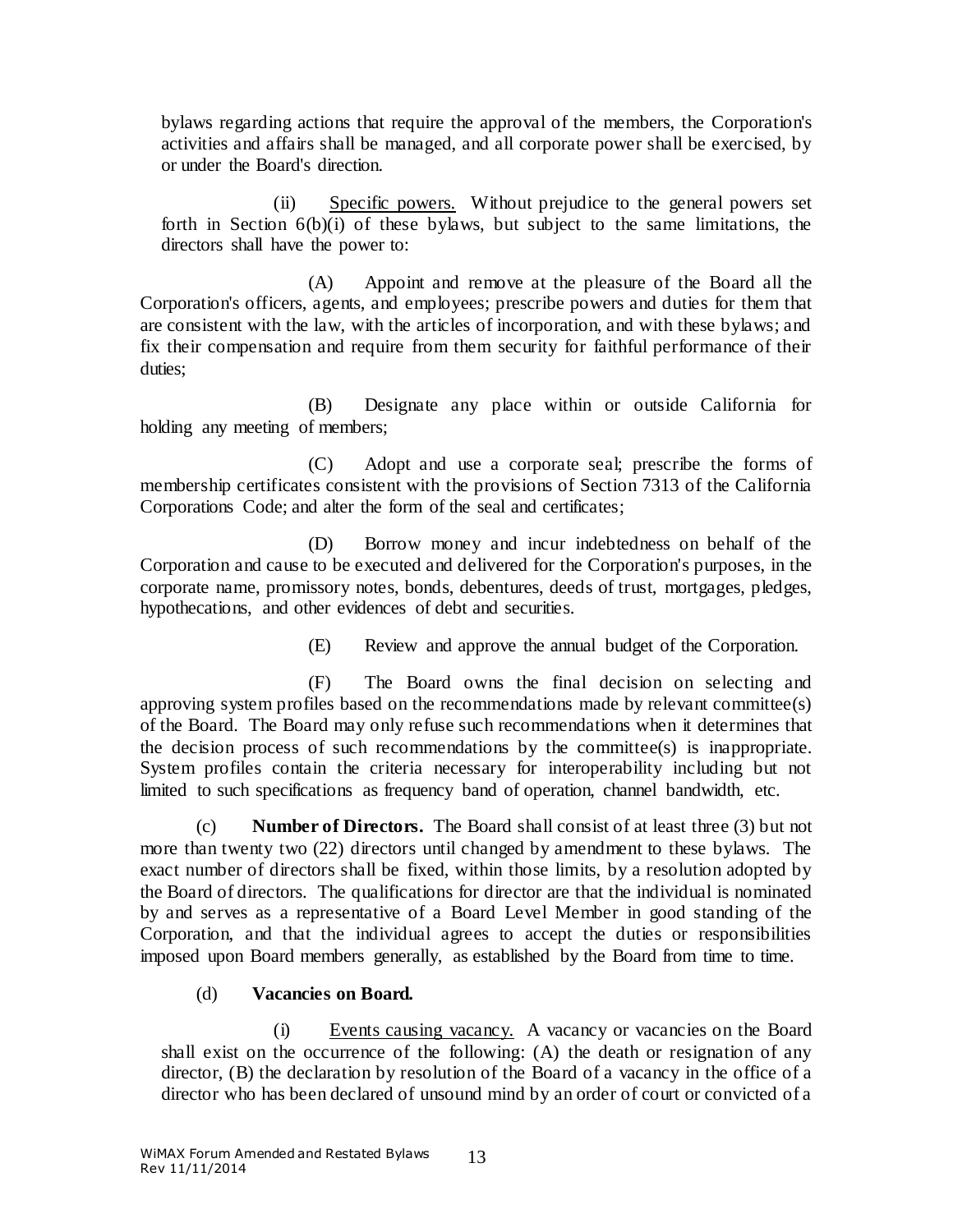felony, or, if the Corporation holds assets in charitable trust, has been found by a final order or judgment of any court to have breached a duty arising under Section 7238 of the California Corporations Code; (C) the vote of at least sixty percent (60%) of the Board Level Members to remove any director(s); (D) the increase of the authorized number of directors; (E) the resignation or removal of a Board Level Member who nominated such director, in which case the director will promptly resign; (F) the removal of a director by the Board Level Member that has the right to elect such director; or (G) the failure of the members, at any meeting of the members at which any director or directors are to be elected, to elect the number of directors required to be elected at that meeting.

(ii) Resignations. Except as provided below, any director may resign by giving written notice to the chairperson of the Board, if any, or to the president or the secretary of the Board. The resignation shall be effective when the notice is given unless it specifies a later time for the resignation to become effective.

(iii) Filling vacancies. If the Board Level Member represented by the director whose resignation or removal caused the vacancy continues to be a Board Level Member in good standing, then the vacancy shall be filled by such Board Level Member. If a director resigns because the Board Level Member he or she represents loses or ceases to maintain its membership in good standing, or if such Board Level Member declines to appoint a Board representative, then the number of authorized directors shall be reduced accordingly, unless a replacement Board Level Member is admitted to the Board.

(iv) No vacancy on reduction of number of directors. No reduction of the authorized number of directors shall have the effect of removing any director before that director's term of office expires.

(e) **Directors' Meetings.** Directors' meetings will be governed by the following provisions; provided, that if a matter is submitted for approval at a Board meeting, any director, whether or not participating in the Board meeting, or any Board member, whether or not represented by a director at the time, may require by oral or written notice to the chairperson before or after the matter is approved by the Board, that such matter be subject to the approval of the Board Level Members in the manner specified in these bylaws. In any such case, a meeting of the Board members will be called and convened by the chairperson within thirty (30) days of such notice for this purpose.

(i) Place of meetings. Meetings of the Board shall be held at any place within or outside California that has been designated by resolution of the Board or in the notice of the meeting.

(ii) Meetings by telephone and other means. Any meeting may be held by conference telephone or electronic video screen communication as long as all directors participating in the meeting can hear one another. Any meeting may also be held by electronic transmission by and to the Corporation, as defined in Sections 20 and 21 of the California Corporations Code, provided that each director participating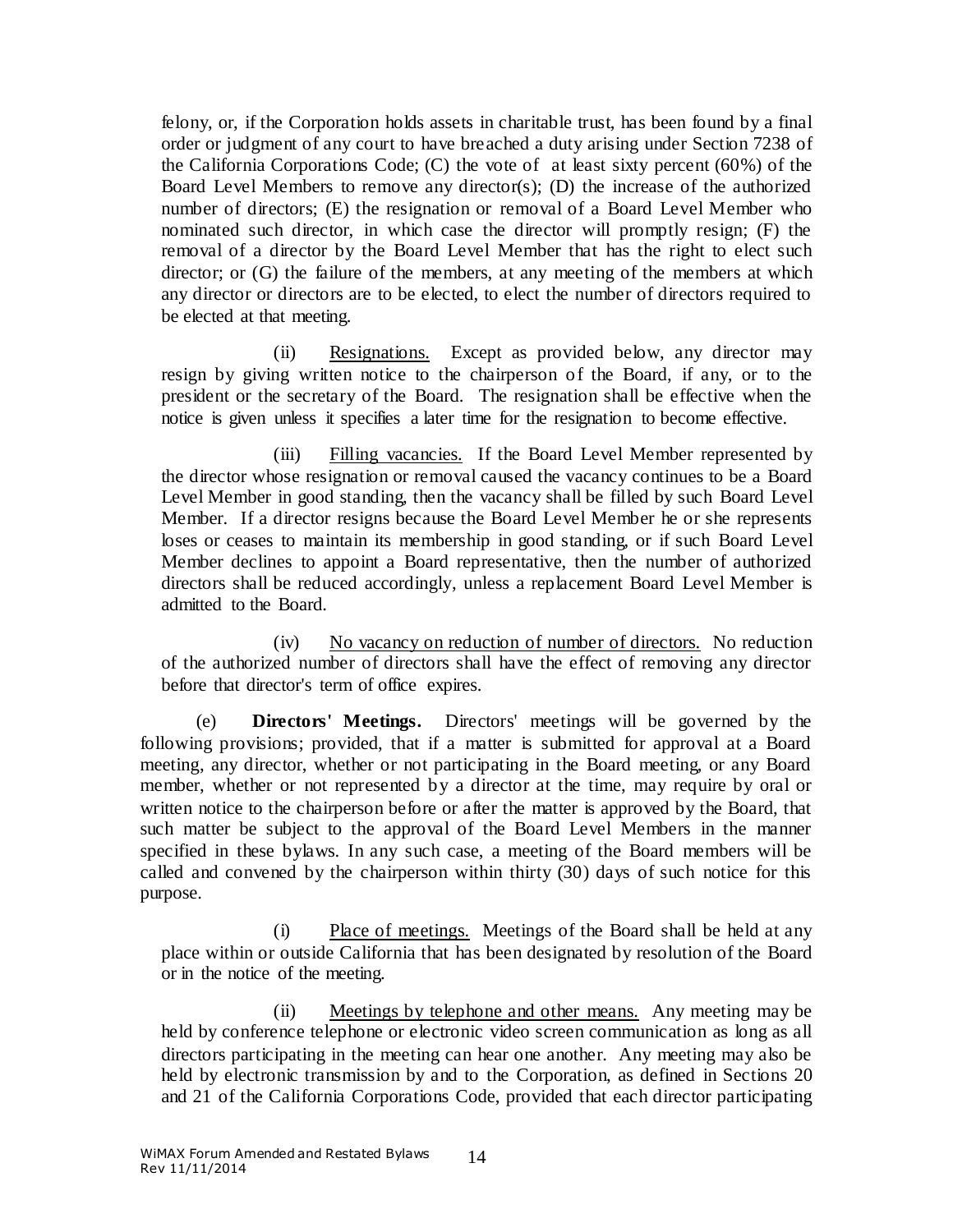in the meeting can communicate with all other directors concurrently and each director is provided with a means of participating in all matters before the Board at such meeting, including, without limitation, the capacity to propose, or to interpose an objection to, a specific action to be taken by the Corporation. All such directors shall be deemed to be present in person at such a meeting.

(iii) Other regular meetings. Other regular meetings of the Board may be held without notice at such time and place as the Board may fix from time to time.

### (iv) Special meetings.

(A) Authority to call. Special meetings of the Board for any purpose may be called at any time by the chairperson of the Board, the vice chairperson, the president or any vice president, the secretary, or any two directors.

### (B) Notice of Special Meetings.

(v) Manner of giving notice. Notice of the time and place of special meetings shall be given to each director by one of the following methods: personal delivery of written notice; first-class mail, postage prepaid; telephone or voice messaging system, either directly to the director or to a person at the director's office who would reasonably be expected to communicate that notice promptly to the director; confirmed facsimile; telegram, charges prepaid; electronic mail; or other electronic means. All such notices shall be given or sent to the director's address, telephone number, facsimile number, or electronic mail address as shown on the records of the Corporation.

(vi) Time requirements. Notices sent by first-class mail shall be deposited in the United States mails at least four (4) days before the time set for the meeting. Notices given by personal delivery, telephone, facsimile, electronic transmission by the Corporation, or telegraph shall be delivered, telephoned, transmitted or sent at least forty-eight (48) hours before the time set for the meeting.

(vii) Notice contents. The notice shall state the time of the meeting, and the place if the place is other than the principal office of the Corporation. It need not specify the purpose of the meeting.

(viii) Quorum. A majority of the authorized number of directors shall constitute a quorum for the transaction of business or approval of a matter put to vote. Unless otherwise provided in these bylaws, every action taken or decision made by at least sixty percent (60%) vote of the directors present at a duly held meeting at which a quorum is present shall be the act of the Board, subject to the more stringent provisions of the California Nonprofit Mutual Benefit Corporation Law. The directors present at a duly called or held meeting at which a quorum is present may continue to transact business, even if enough directors have withdrawn to leave less than a quorum, if any action taken is approved by at least sixty percent (60%) vote of the directors required to constitute a quorum, unless the vote of a greater number is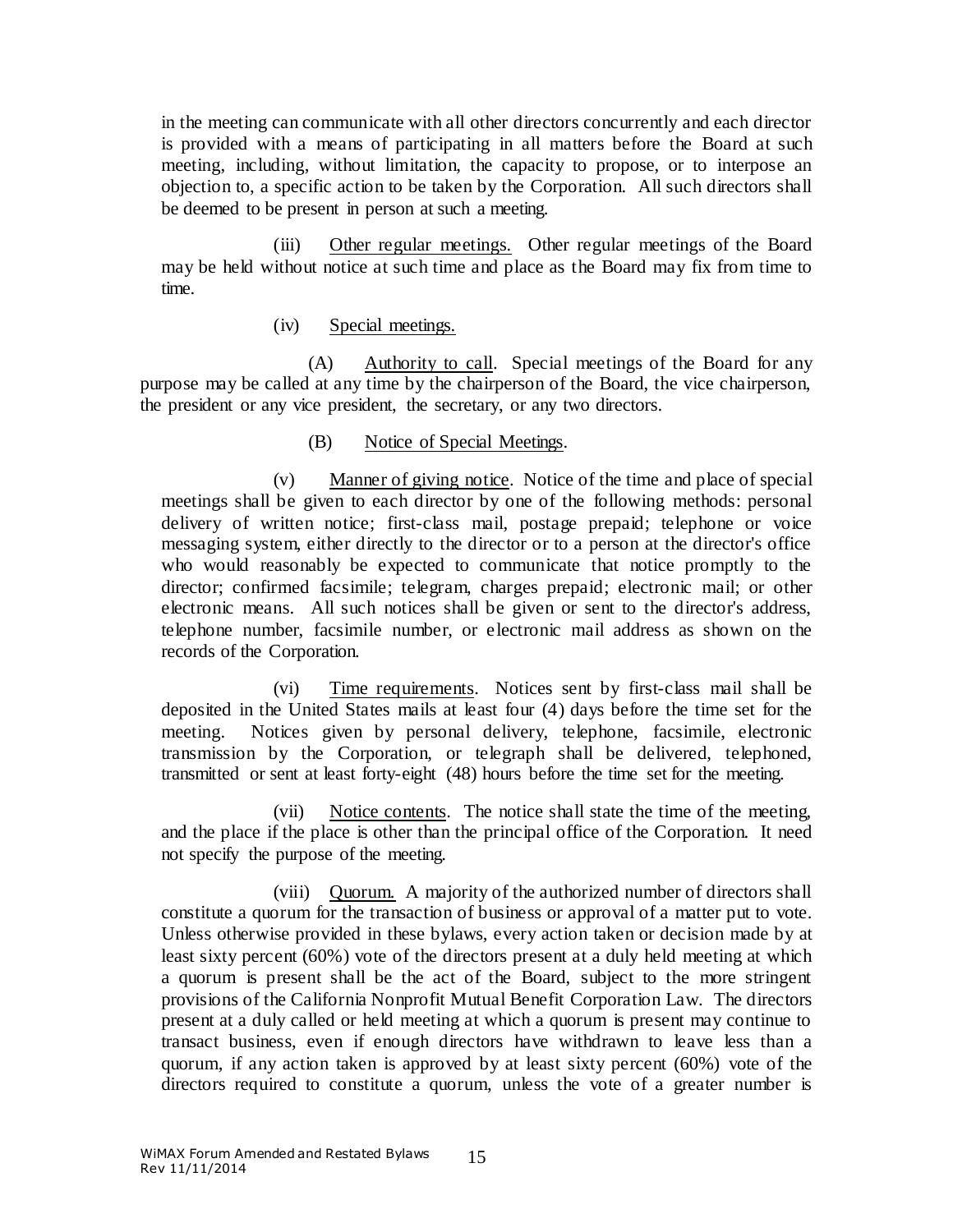required by the California Nonprofit Mutual Benefit Corporation Law, by the articles of incorporation or by these bylaws.

(ix) Waiver of notice. Notice of a meeting need not be given to any director who, either before or after the meeting, signs a waiver of notice, a written consent to the holding of the meeting, or an approval of the minutes of the meeting. The waiver of notice or consent need not specify the purpose of the meeting. All such waivers, consents, and approvals shall be filed with the corporate records or made a part of the minutes of the meetings. Notice of a meeting need not be given to any director who attends the meeting and does not protest, before or at the commencement of the meeting, the lack of notice to him or her.

(x) Adjournment. A majority of the directors present, whether or not a quorum is present, may adjourn any meeting to another time and place.

(xi) Notice of adjourned meeting. Notice of the time and place of holding an adjourned meeting need not be given unless the original meeting is adjourned for more than 24 hours. If the original meeting is adjourned for more than 24 hours, notice of any adjournment to another time and place shall be given, before the time of the adjourned meeting, to the directors who were not present at the time of the adjournment.

(xii) Supermajority Voting. A simple majority shall be required if the Corporation has less than three (3) directors.

(f) **Action Without a Meeting.** Any action that the Board is required or permitted to take may be taken without a meeting if all members of the Board consent in writing to that action. Such action by written consent shall have the same force and effect as any other validly approved action of the Board. All such consents shall be filed with the minutes of the proceedings of the Board. A written consent may, to the extent permitted by applicable law, be solicited and provided by electronic transmission by the Corporation and to the Corporation or by facsimile, so long as the response contains an actual, facsimile or electronic signature clearly indicating the member's assent to the proposition and, in the case of electronic transmission to the Corporation, complies with all other applicable legal requirements in effect at the time of the transmission.

(g) **Compensation and Reimbursement.** Directors will receive no compensation for their services, but may receive such reimbursement of expenses, as may be determined by Board resolution to be just and reasonable as to the Corporation at the time the resolution is adopted.

# (h) **Committees.**

(i) Committees of the Board. The chairperson of the Board or the Board, by resolution adopted by at least sixty percent (60%) vote of the directors then in office, provided a quorum is present, may create one or more committees, each consisting of three or more directors appointed by the Board, to serve at the pleasure of the Board. Appointments to committees of the Board shall be approved by at least sixty percent (60%) vote of the directors then in office. The Board may appoint one or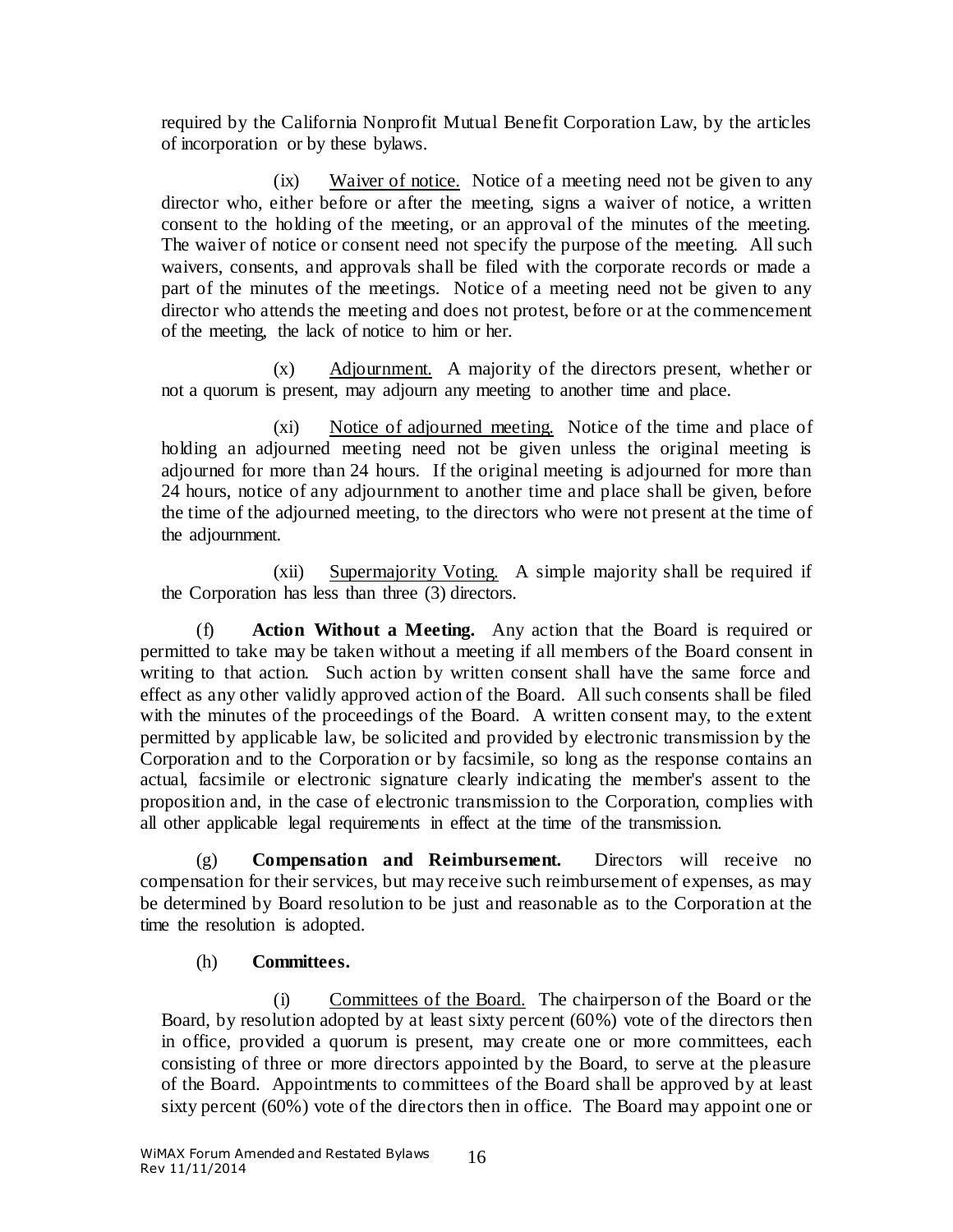more directors as alternate members of any such committee, who may replace any absent member at any meeting. Any such committee, to the extent provided in the Board resolution, shall have all the authority of the Board except that no committee, regardless of Board resolution, may:

(A) Take any final action on any matter that, under the California Nonprofit Mutual Benefit Corporation Law, also requires approval of the members;

(B) Fill vacancies on the Board or on any committee that has the authority of the Board;

(C) Fix compensation of the directors for serving on the Board or on any committee;

(D) Amend or repeal bylaws or adopt new bylaws;

(E) Amend or repeal any Board resolution that, by its express terms, is not so amendable or repealable;

(F) Create any other committees of the Board or appoint the members of committees of the Board;

(G) Expend corporate funds to support a nominee for director after more people have been nominated for director than can be elected; or

(H) With respect to any assets held in charitable trust, approve any contract or transaction between the Corporation and one or more of its directors or between the Corporation and an entity in which one or more of its directors have a material financial interest, subject to the special approval provisions of Section 5233(d)(3) of the California Corporations Code.

(I) Exercise powers reserved specifically for the Board of

(J) Take any action, which, pursuant to the Nonprofit Corporation Law, requires approval of the Board of directors.

(ii) Meetings and action of committees. Meetings and actions of committees of the Board shall be governed by, held, and taken in accordance with, the provisions of these bylaws concerning meetings and other Board actions except that the time for regular meetings of such committees and calling of special meetings of such committees may be determined either by Board resolution or, if there is none, by the committee. Minutes of each meeting of any committee of the Board shall be kept by a secretary of such committee or as otherwise designated by applicable committee. The Board may adopt rules for the government of any committee that are consistent with these bylaws or, in the absence of rules adopted by the Board, the committee may adopt such rules.

directors.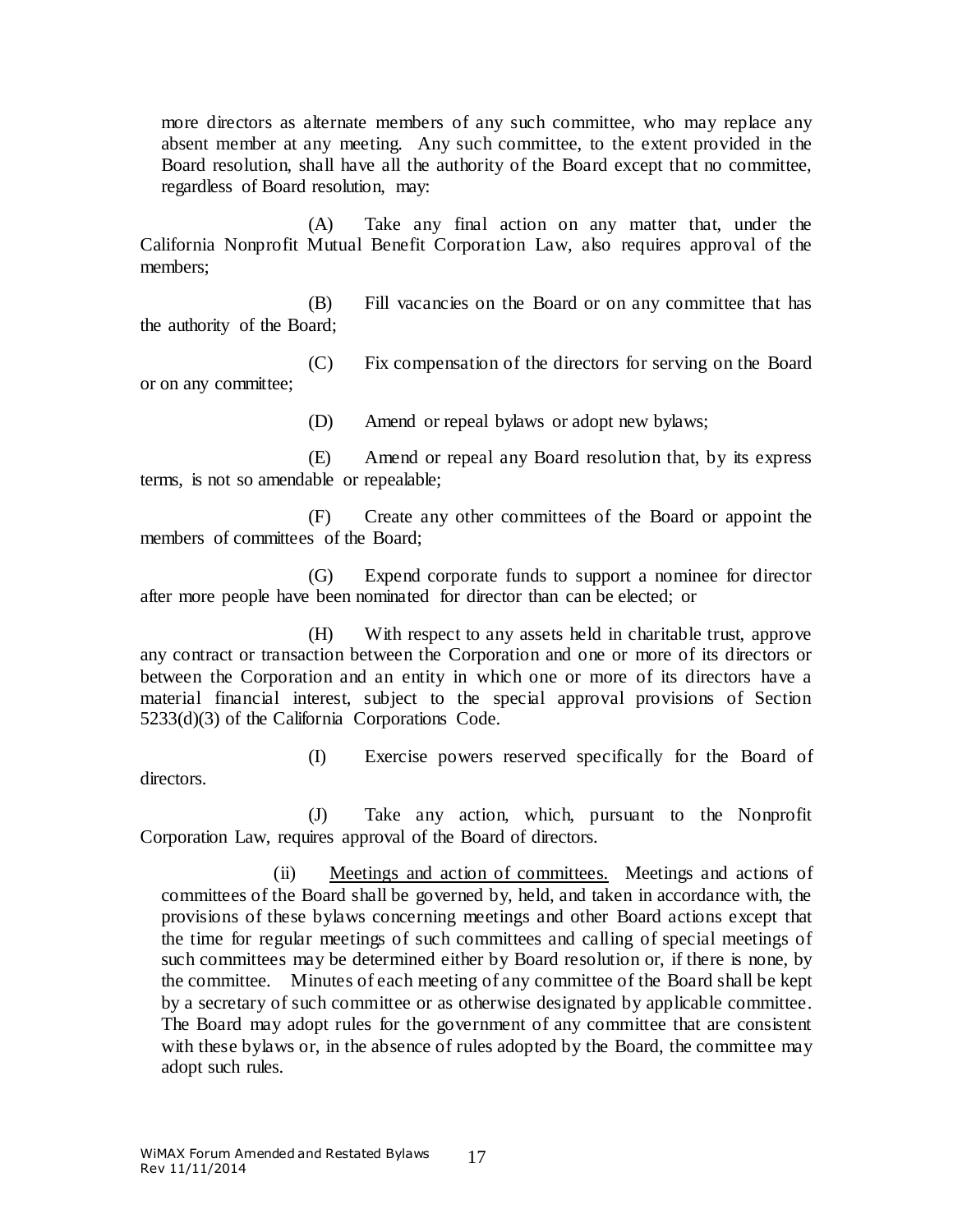(iii) Advisory Committees and Boards. The Board, by resolution adopted by the approval of at least sixty percent (60%) of the directors then in office, provided a quorum is present, may establish procedures for the conduct of the Corporation's technical activities within its membership and create for this purpose or any other purpose one or more advisory committees, working groups or boards, each consisting of members and/or non-members, to serve at the pleasure of the Board. In addition, the chairperson of the Board may also create such advisory committees, working groups or boards, each consisting of members and/or non-members, to serve at the pleasure of the Board. These committees will not exercise any of the Board's powers, but may render advice or recommendations to the Board as the Board may direct them, or may serve such other purposes as the Board may determine from time to time. These advisory organizations shall operate according to such rules as the Board may establish from time to time.

# 7. **Officers.**

(a) **Officers of the Corporation.** The officers of the Corporation shall be a chairperson, a vice chairperson, a president, a secretary and a treasurer or a chief financial officer. The Corporation also may have, at the Board's discretion, one or more additional vice presidents and vice chairpersons. In addition, the Corporation may have such other officers as may be appointed in accordance with Section [7\(c\)](#page-17-0) of these bylaws. Any number of offices may be held by the same person.

(b) **Eligibility of Officers.** Each officer of the Corporation shall be elected from persons acting as directors, persons who have been engaged by the Board Level Members of the organization, or other persons that the Board or other person with power of appointment of such officers under these bylaws, determines to be appropriate candidates. The officers of the Corporation, except those appointed under Sectio[n 7\(c\)](#page-17-0) of these bylaws, shall be chosen from time to time by the approval of at least sixty percent (60%) vote of the Board members and shall serve at the pleasure of the Board, subject to the rights, if any, of any officer under any contract of employment or other agreement (e.g. consulting). Unless otherwise provided by Board resolution, each officer shall serve a term of one-year and until his or her successor is elected and qualified.

<span id="page-17-0"></span>(c) **Other Officers.** The Board may appoint any other officers that the Corporation may require. Each officer so appointed shall have the title, hold office for the period, have the authority, and perform the duties specified in the bylaws, or determined by the Board.

(d) **Removal of Officers.** Without prejudice to any rights of an officer under any contract of employment, an officer may be removed with or without cause by the Board and, also, if the officer was not chosen by the Board, by the President with written consent of the Board.

(e) **Resignation of Officers.** Any officer may resign at any time by giving written notice to the Corporation. The resignation shall take effect as of the date the notice is received or at any later time specified in the notice and, unless otherwise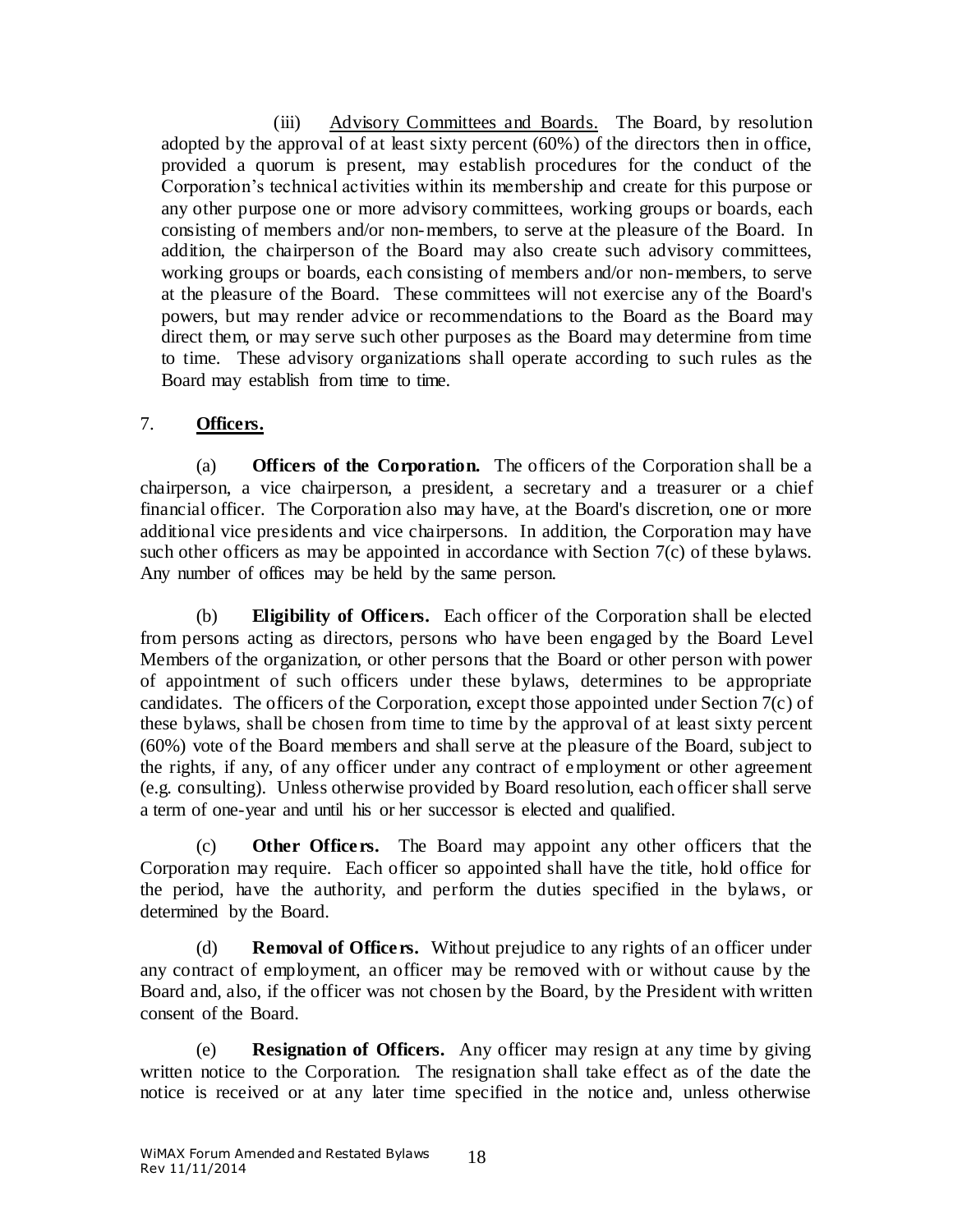specified in the notice, the resignation need not be accepted to be effective. Any resignation shall be without prejudice to the rights, if any, of the Corporation under any contract to which the officer is a party.

(f) **Vacancies in Office.** A vacancy in any office because of death, resignation, removal, disqualification, or any other cause shall be filled in the manner prescribed in these bylaws for regular appointments to that office, provided, however, that vacancies need not be filled on an annual basis.

# (g) **Responsibilities of Officers.**

(i) Chairperson of the Board. The chairperson shall preside at Board meetings, shall have the responsibility and authority to represent decisions of the Board, and shall exercise and perform such other powers and duties as the Board may assign from time to time. If there is no president, the chairperson of the Board also shall be the chief executive officer and shall have the powers and duties prescribed by these bylaws for the president of the Corporation.

(ii) President. Subject to such supervisory powers as the Board may give to the chairperson of the Board, and subject to the control of the Board, the president shall be the general manager of the Corporation, shall be responsible for managing; directing; supervising; controlling the Corporation's day-to-day operations, activities, and affairs; and performing such other duties and exercise such other powers as the Board may assign from time to time. As part of these responsibilities and subject only to such limitations as the Board may impose, the president shall manage and supervise the Corporation's contracting process and shall have broad signature authority to execute any document on behalf of the Corporation. In the absence of the chairperson and vice chairperson, the president shall preside at all members' meetings and at all Board meetings.

(iii) Vice Chairperson and Vice President. In the absence or disability of the chairperson or president, the vice chairpersons or vice presidents, if any, in order of their rank as fixed by the Board or, if not ranked, a vice president or vice chairperson designated by the Board, shall perform all duties of the chairperson or president. When so acting, a vice chairperson/vice president shall have all powers of and be subject to all restrictions on the chairperson/president. The vice chairpersons/vice presidents shall have such other powers and perform such other duties as the Board or the bylaws may prescribe.

# (iv) Secretary.

(A) Book of minutes. The secretary shall keep or cause to be kept a book of minutes of all meetings, proceedings, and actions of the Board and other books and records of the Corporation as may be designated by the Board or the chairperson. The minutes of Board meetings shall include the time and place of holding, whether the meeting was annual, regular, or special and, if special, how authorized, the notice given, and the names of those present or represented at Board meetings. Those minutes and other books and records may be kept in any form (including online or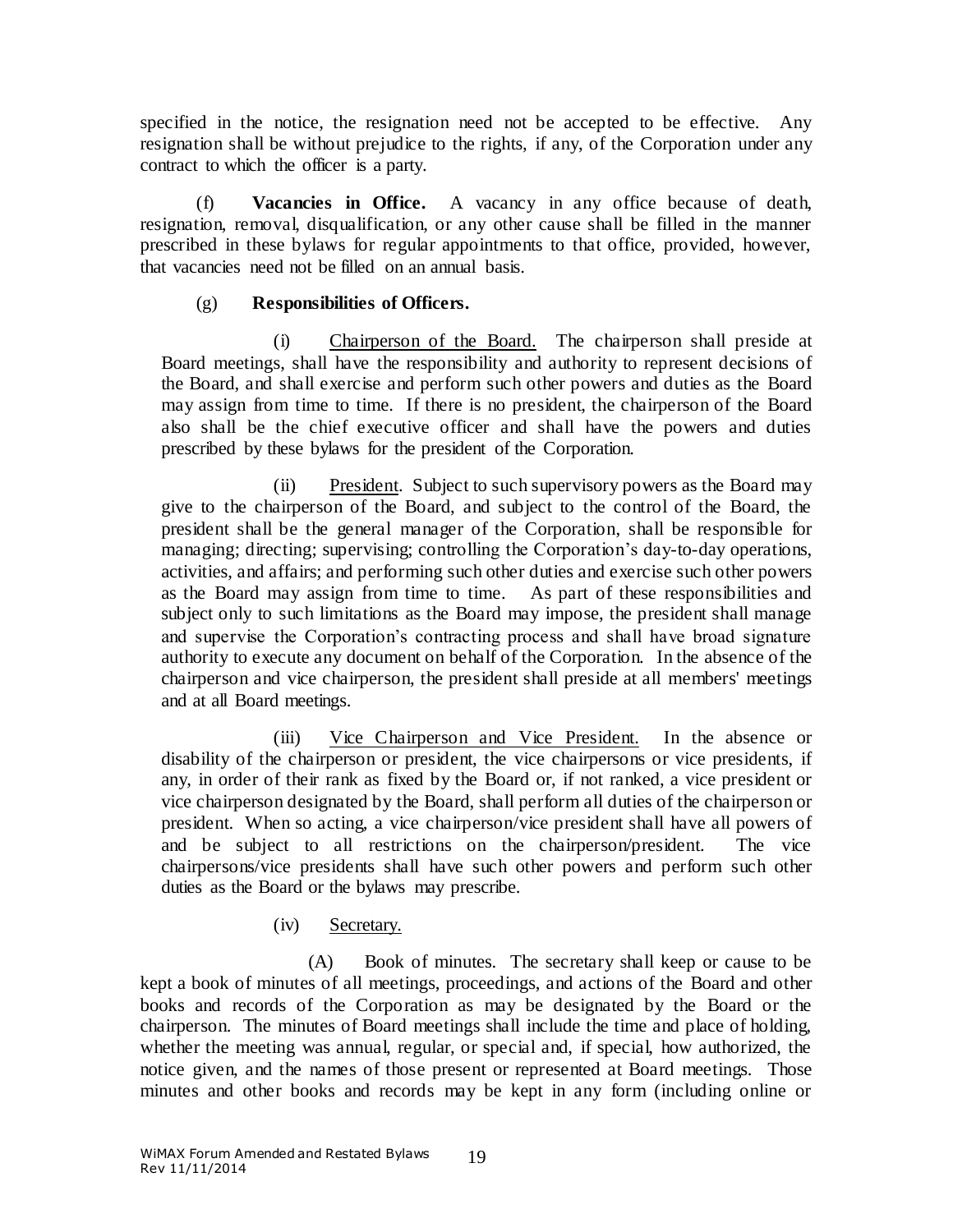software form) capable of being converted into clearly legible tangible form. The secretary shall keep or cause to be kept a copy of the articles of incorporation and bylaws, as amended to date.

(B) Membership records. The secretary shall keep or cause to be kept a record of the Corporation's members. Such records may be kept in any form (including online or software form) capable of being converted into clearly legible tangible form.

(C) Notices, seal, and other duties. The secretary shall give, or cause to be given, notice of all meetings of the Board required by these bylaws to be given. The secretary shall keep the corporate seal, if any, in safe custody and shall have such other powers and perform such other duties as the Board or the bylaws may prescribe.

(v) Treasurer.

(A) Books of account. The Treasurer shall perform the functions of the chief financial officer of the Corporation and shall keep and maintain, or cause to be kept and maintained, adequate and correct books and accounts of the Corporation's properties and transactions. The Treasurer shall send or cause to be given to the members and directors such financial statements and reports as are required by law, by these bylaws, or by the Board to be given. The books of account shall be open to inspection by any director at all reasonable times.

(B) Deposit and disbursement of money and valuables. The Treasurer shall deposit, or cause to be deposited, all money and other valuables in the name and to the credit of the Corporation with such depositories as the Board may designate, shall disburse the Corporation's funds as the Board may order, shall invest surplus money in accordance with guidelines set by the Board from time to time, shall render to the president, chairperson of the Board, if any, and the Board, when requested, an account of all transactions as chief financial officer and of the financial condition of the Corporation, and shall have such other powers and perform such other duties as the Board or the bylaws may prescribe.

(C) Bond. If required by the Board, the Treasurer shall give the Corporation a bond in the amount and with the surety or sureties specified by the Board for faithful performance of the duties of the office and for restoration to the Corporation of all its books, papers, vouchers, money, and other property of every kind in the possession or under the control of the chief financial officer on his or her death, resignation, retirement, or removal from office.

# <span id="page-19-1"></span>8. **Indemnification.**

<span id="page-19-0"></span>(a) **Right of Indemnity.** To the fullest extent permitted by law, this Corporation shall indemnify its directors, officers, employees, and other persons described in Section 7237(a) of the California Corporations Code, including persons formerly occupying any such position, against all expenses, judgments, fines, settlements, and other amounts actually and reasonably incurred by them in connection with any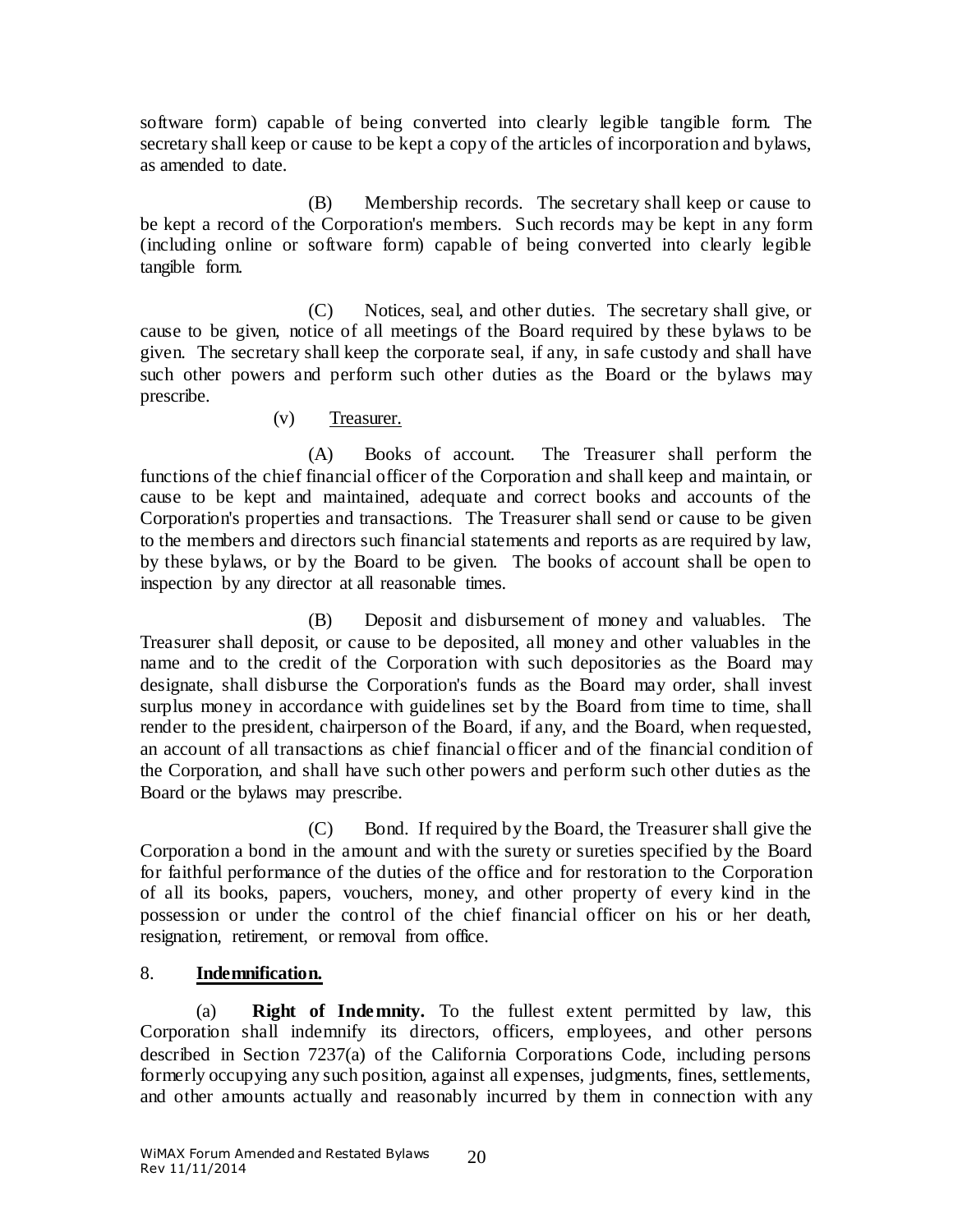"proceeding," as that term is used in that section, and including an action by or in the right of the Corporation, by reason of the fact that the person is or was a person described in that section. "Expenses," as used in this bylaw, shall have the same meaning as in Section 7237(a) of the California Corporations Code.

<span id="page-20-0"></span>Approval of Indemnity. On written request to the Board by any person seeking indemnification under Section 7237(b) or Section 7237(c) of the California Corporations Code, the Board promptly shall determine under Section 7237(e) of the California Corporations Code whether the applicable standard of conduct set forth in Section 7237(b) or Section 7237(c) has been met and, if so, the Board shall authorize indemnification. If the Board cannot authorize indemnification because the number of directors who are parties to the proceeding with respect to which indemnification is sought prevents the formation of a quorum of directors who are not parties to that proceeding, the Board promptly shall call a meeting of members. At that meeting, the members shall determine under Section 7237(e) whether the applicable standard of conduct has been met and, if so, the members present at the meeting in person or by proxy shall authorize indemnification.

(c) **Advancement of Expenses.** To the fullest extent permitted by law and except as otherwise determined by the Board in a specific instance, expenses incurred by a person seeking indemnification under Sections [8\(a\)](#page-19-0) and [8\(b\)](#page-20-0) of these bylaws in defending any proceeding covered by those sections shall be advanced by the Corporation before final disposition of the proceeding, on receipt by the Corporation of an undertaking by or on behalf of that person that the advance will be repaid unless it is ultimately determined that the person is entitled to be indemnified by the Corporation for those expenses.

9. **Insurance.** The Corporation shall have the right to purchase and maintain insurance to the full extent permitted by law on behalf of its officers, directors, employees, and other agents, against any liability asserted against or incurred by any officer, director, employee, or agent in such capacity or arising out of the officer's, director's, employee's, or agent's status as such.

# 10. **Records and Reports.**

- (a) **Maintenance of Corporate Records.** The Corporation shall keep:
	- (i) Adequate and correct books and records of account;

(ii) Written minutes of the proceedings of its members, Board, and committees of the Board; and

(iii) A record of each member's name, address, and class of membership.

> The minutes and any other books and records shall be kept either in written form or in any other form capable of being converted into clearly legible tangible form or in any combination of the two.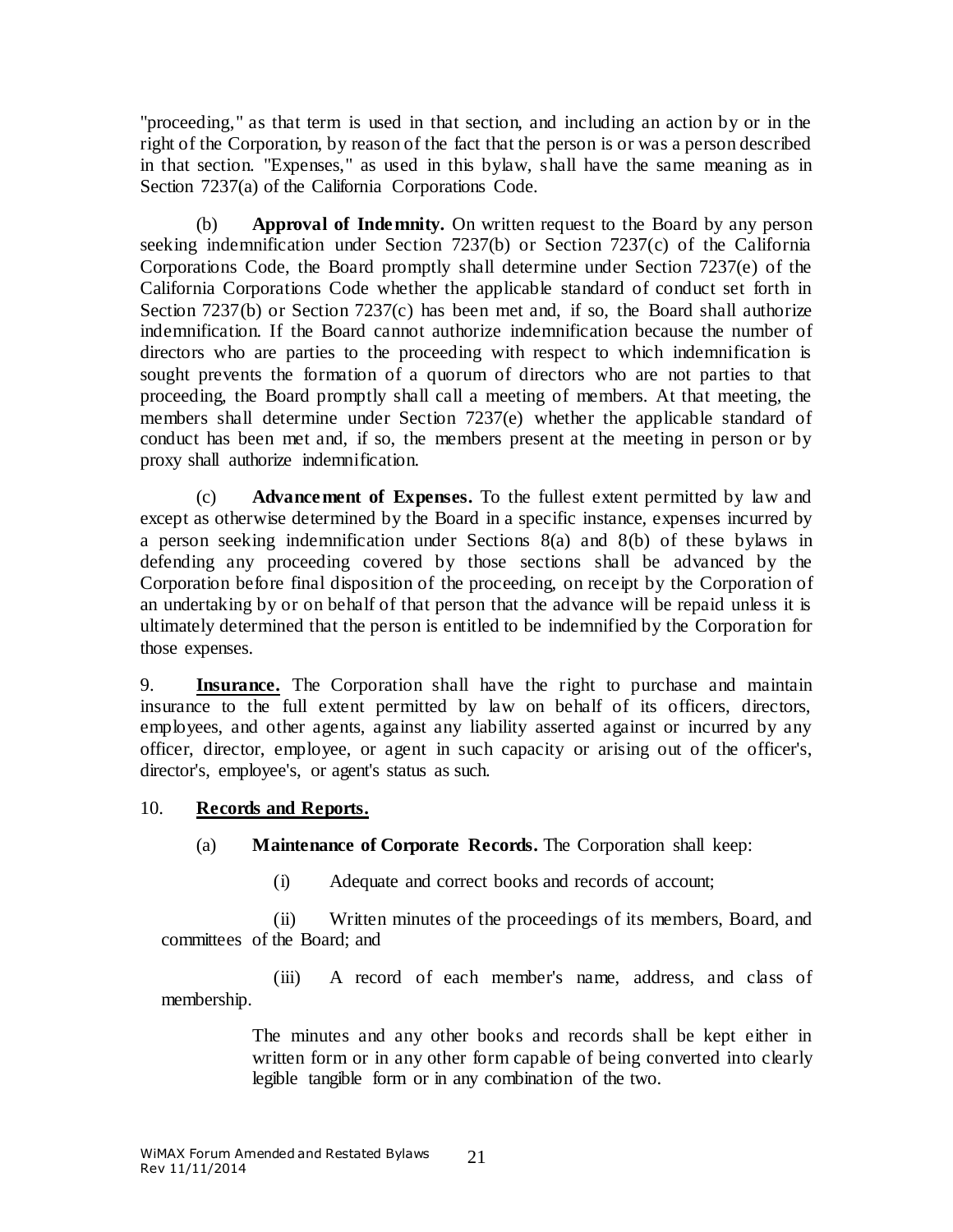### (b) **Members' Inspection Rights.**

(i) Membership records. Subject to Division 2, Part 3, Chapter 13, Article 3 (commencing at Section 8330) of the California Corporations Code and unless the Corporation provides a reasonable alternative as provided below, any member may do either or both of the following for a purpose reasonably related to the member's interest as a member:

(A) Inspect and copy the records of members' names, addresses, and voting rights during usual business hours on five (5) days' prior written demand on the Corporation, which demand must state the purpose for which the inspection rights are requested; or

(B) Obtain from the Corporation, on written demand and tender of a reasonable charge, a list of names, addresses, and voting rights of members who are entitled to vote for the election of directors as of the most recent record date for which that list has been compiled, or as of the date, after the date of demand, specified by the member. The demand shall state the purpose for which the list is requested. The Corporation shall make this list available to the member on or before the later of ten (10) days after (1) the demand is received or (2) the date specified in the demand as the date as of which the list is to be compiled. The Corporation may, within ten (10) business days after receiving a demand under this Section, make a written offer of an alternative method of reasonable and timely achievement of the proper purpose specified in the demand without providing access to or a copy of the membership list. Any rejection of this offer must be in writing and must state the reasons that the proposed alternative does not meet the proper purpose of the demand. If the Corporation reasonably believes that the information will be used for a purpose other than one reasonably related to a person's interest as a member, or if it provides a reasonable alternative under this Section, it may deny the member access to the membership list. Any inspection and copying under this Section may be made in person or by the member's agent or attorney. The right of inspection includes the right to copy and make extracts. Any right of inspection extends to the records of any subsidiary of the Corporation.

(ii) Accounting records and minutes. On written demand on the Corporation, any member may inspect, copy, and make extracts of the accounting books and records and the minutes of the proceedings of the members, the Board, and committees of the Board at any reasonable time for a purpose reasonably related to the member's interest as a member. Any such inspection and copying may be made in person or by the member's agent or attorney. Any right of inspection extends to the records of any subsidiary of the Corporation.

(c) **Maintenance and Inspection of Articles and Bylaws.** The Corporation shall keep the original or a copy of the articles of incorporation and bylaws, as amended to date, which shall be open to inspection by the members at all reasonable times during office hours. If the principal office of the Corporation is outside California and the Corporation has no principal business office in this state, the secretary shall, on the written request of any member, furnish to that member a copy of the articles of incorporation and bylaws as amended to date.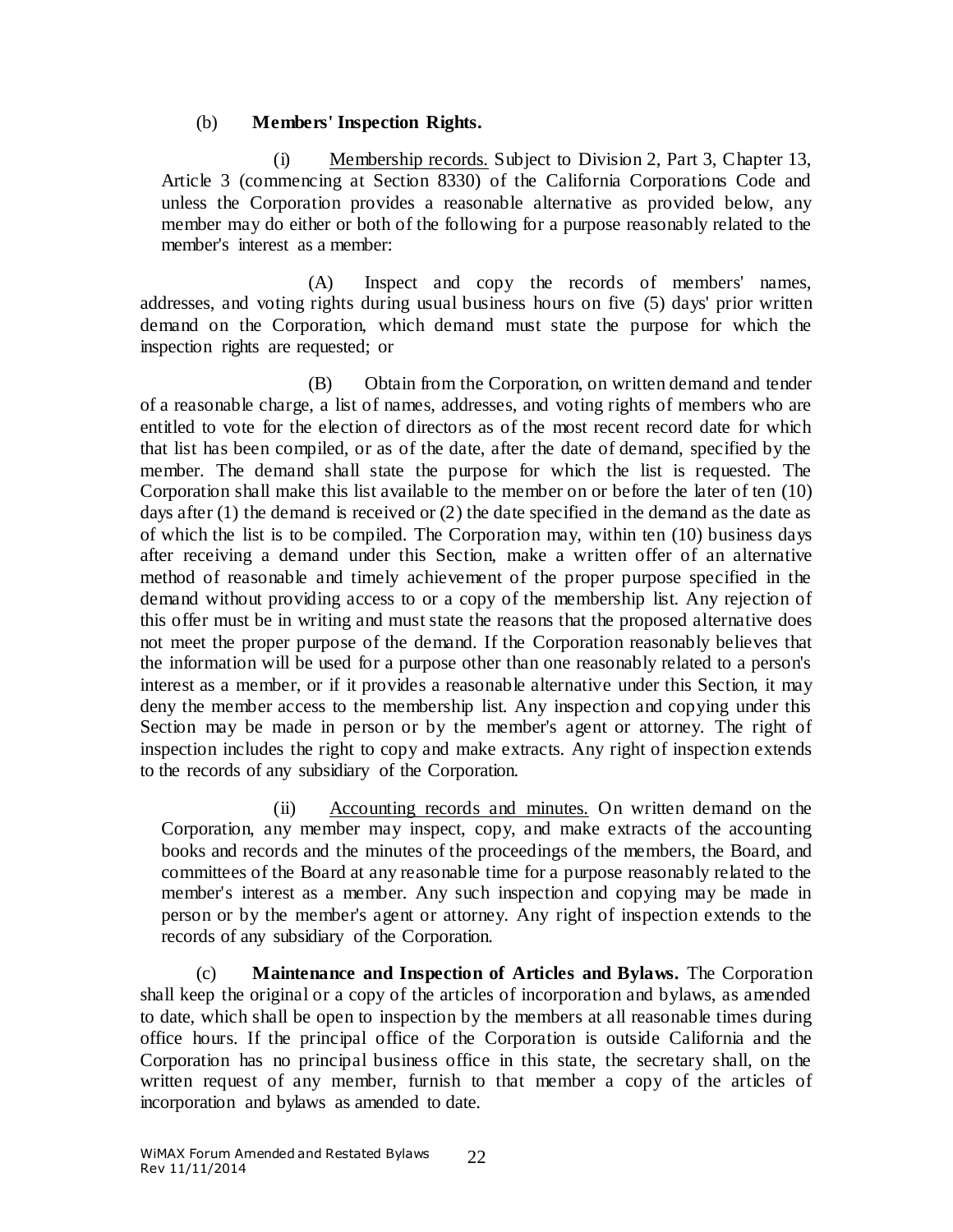(d) **Inspection by Directors.** Every director shall have the absolute right at any reasonable time to inspect the Corporation's books, records, and documents of every kind, physical properties, and the records of each of its subsidiaries. The inspection may be made in person or by the director's agent or attorney. The right of inspection includes the right to copy and make extracts of documents.

(e) **Annual Report.** Any annual report shall be prepared within one hundred twenty (120) days after the end of the Corporation's fiscal year. That report shall contain the following information in appropriate detail:

(i) A balance sheet as of the end of the fiscal year, and an income statement and statement of changes in financial position for the fiscal year, accompanied by any report on them by independent accountants, or, if there is no such report, by the certificate of an authorized officer of the corporation that they were prepared without audit from the books and records of the Corporation;

(ii) A statement of the place where the names and addresses of current members are located; and

(iii) Any information that is required by Section  $10(f)$  of these bylaws. Except as provided in the following paragraph, on written request by a member, the Board shall promptly cause the most recent annual report to be sent to the requesting member. This Section shall not apply if the Corporation receives less than \$10,000 in gross revenues or receipts during the fiscal year.

<span id="page-22-0"></span>(f) **Annual Statement of Certain Transactions and Indemnifications.** As part of the annual report, or as a separate document if no annual report is issued, the Corporation shall prepare annually and furnish to its directors a statement of any transaction or indemnification of the following kinds within one hundred twenty (120) days after the end of the Corporation's fiscal year:

(i) Unless approved by members under Section 7233(a) of the California Corporations Code, any transaction (1) to which the Corporation, its parent, or its subsidiary was a party, (2) which involved more than \$50,000 or was one of a number of such transactions with the same person involving, in the aggregate, more than \$50,000, and (3) in which either of the following interested persons had a direct or indirect material financial interest (a mere common directorship is not a material financial interest):

subsidiary;

(A) Any director or officer of the Corporation, its parent, or its

(B) Any holder of more than 10 percent of the voting power of the Corporation, its parent, or its subsidiary. The statement shall include a brief description of the transaction, the names of interested persons involved, their relationship to the Corporation, the nature of their interest in the transaction, and, when practicable, the amount of that interest, provided that, in the case of a partnership in which such person is a partner, only the interest of the partnership need be stated.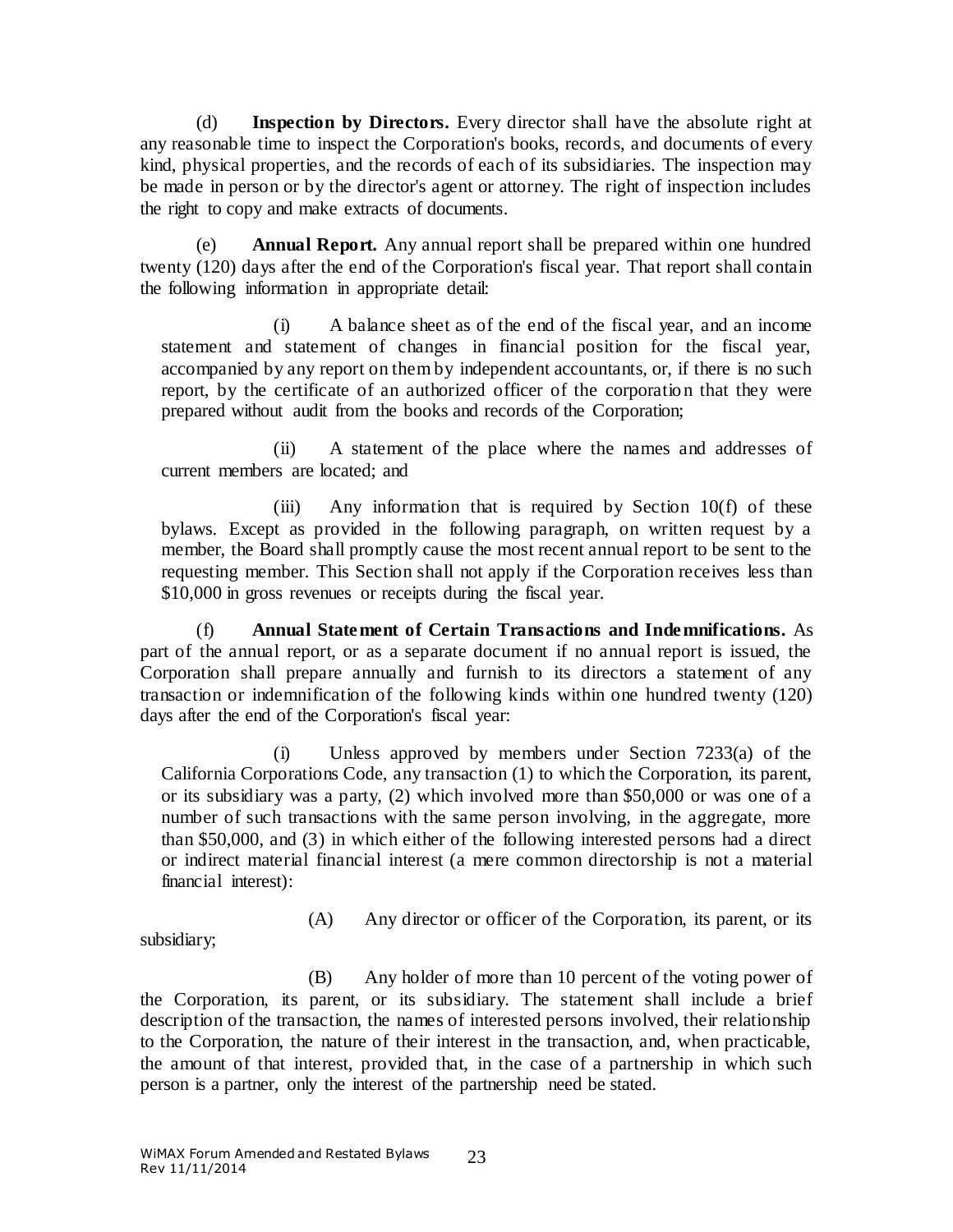(ii) A brief description of the amounts and circumstances of any loans, guaranties, indemnifications, or advances aggregating more than \$10,000 paid during the fiscal year to any officer or director of the Corporation under Section [8](#page-19-1) of these bylaws, unless the loan, guaranty, indemnification, or advance has already been approved by the Board Level Members under Section 5034 of the California Corporations Code, or the loan or guaranty is not subject to the provisions of Section 7235(a) of that Code.

11. **Construction and Definitions.** Unless the context requires otherwise, the general provisions, rules of construction, and definitions in the California Nonprofit Corporation Law shall govern the construction of these bylaws.

#### 12. **Amendments.**

#### (a) **Amendment by Board.**

(i) Subject to the rights of members under Section [12\(b\)](#page-24-0) of these bylaws, the Board may by the approval of at least three-quarters vote of the Board members adopt, amend, or repeal bylaws unless the action would:

(A) Materially and adversely affect the members' rights as to voting, dissolution, redemption, or transfer;

(B) Increase or decrease the number of members authorized in total or for any class;

(C) Effect an exchange, reclassification, or cancellation of all or part of the memberships;

(D) Authorize the creation of a new class of "members" within the meaning of Section 5056(a) of Nonprofit Corporation Law;

(E) Increase or extend the terms of directors;

(F) Fix or change the minimum or maximum number of directors;

(G) Change from a fixed number of directors to a variable number of directors or vice versa;

(H) Increase the quorum for members' meetings;

(I) Repeal, restrict, create, expand, or otherwise change proxy

rights;

(J) Authorize cumulative voting; or

(K) Amend the purpose statement of the Corporation set forth in Section 3 hereof, or the requirements for membership set forth in Section 4 hereof.